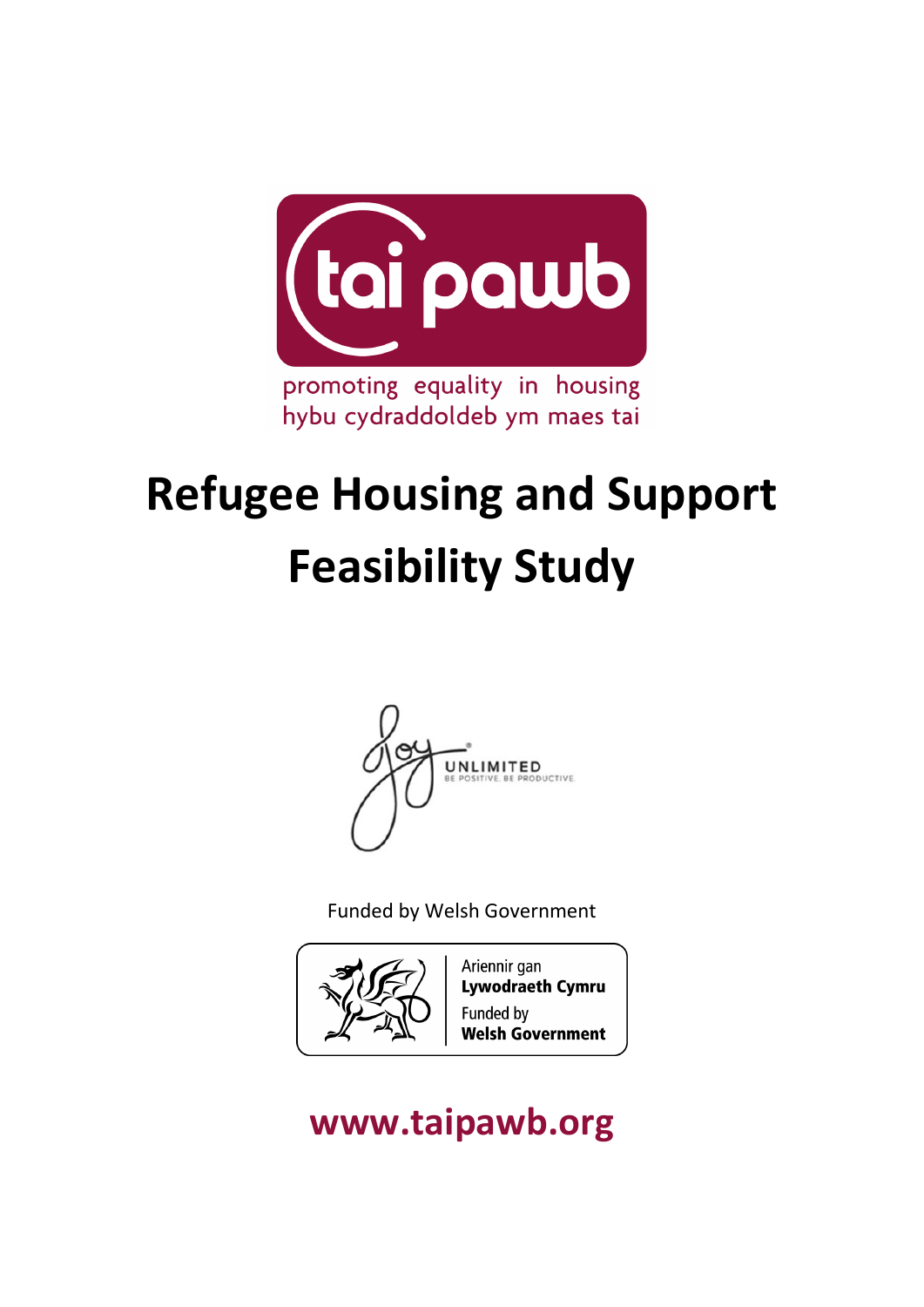Report written by Joy Kent of Joy Unlimited on behalf of Tai Pawb. Tai Pawb Charity no. 1110078 Company no. [5282554](https://beta.companieshouse.gov.uk/search/companies?q=5282554) Published May 2019

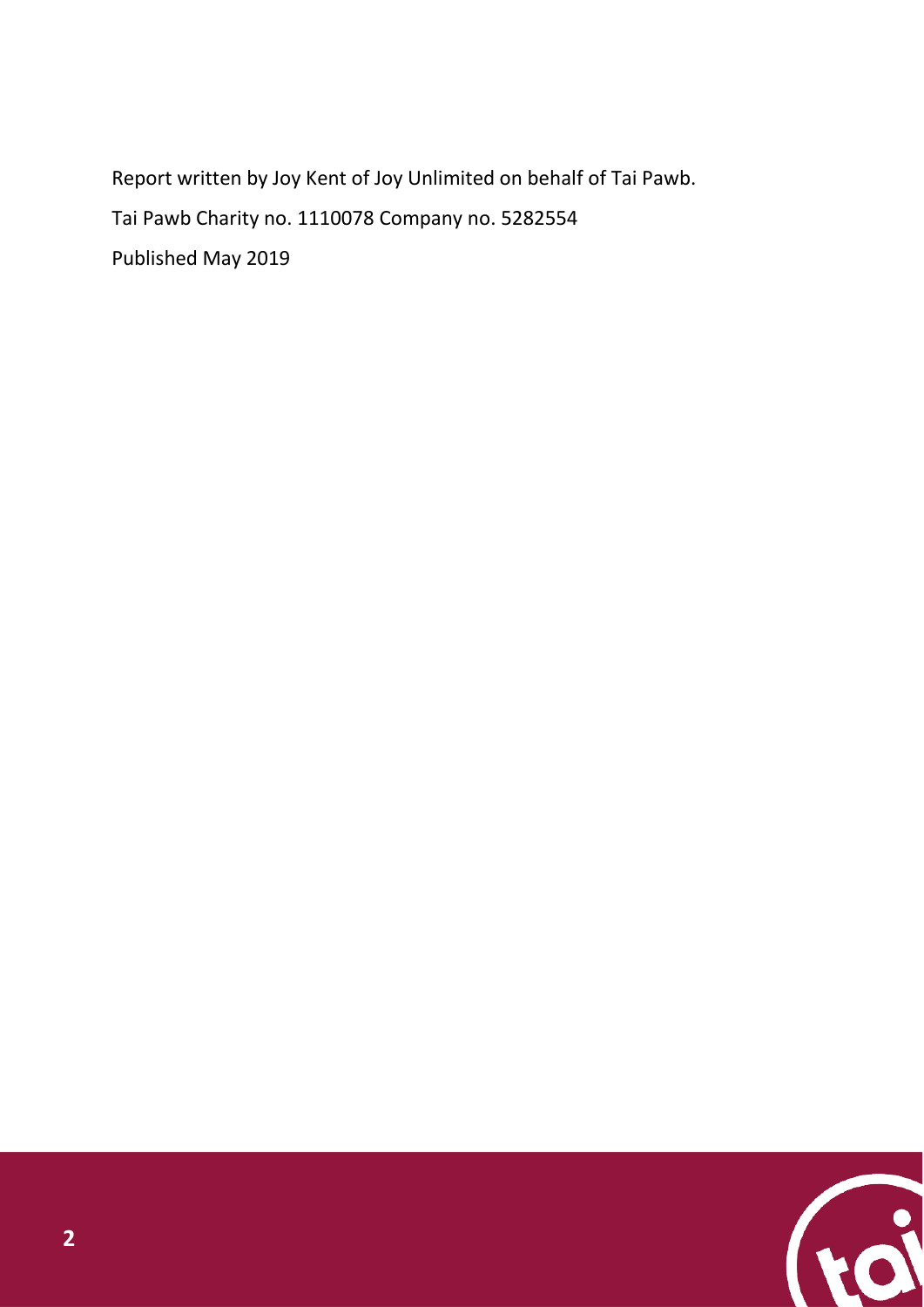### **Contents**

|                                             | 1. What's the purpose of this report?                     | 4  |
|---------------------------------------------|-----------------------------------------------------------|----|
|                                             | 2. What problem are we trying to solve?                   | 6  |
|                                             | 3. What is the situation now?                             | 8  |
|                                             | 4. What did the refugees we spoke to tell us?             | 11 |
|                                             | 5. What did people working in this area in Wales tell us? | 12 |
|                                             | 6. How does this compare with the academic evidence?      | 13 |
|                                             | 7. What conclusions can we draw from the above?           | 16 |
|                                             | 8. What models have been developed elsewhere?             | 17 |
|                                             | 9. What can we learn from these models?                   | 22 |
|                                             | 10. What should we do next?                               | 23 |
| <b>Bibliography and Further information</b> |                                                           | 25 |



**Page**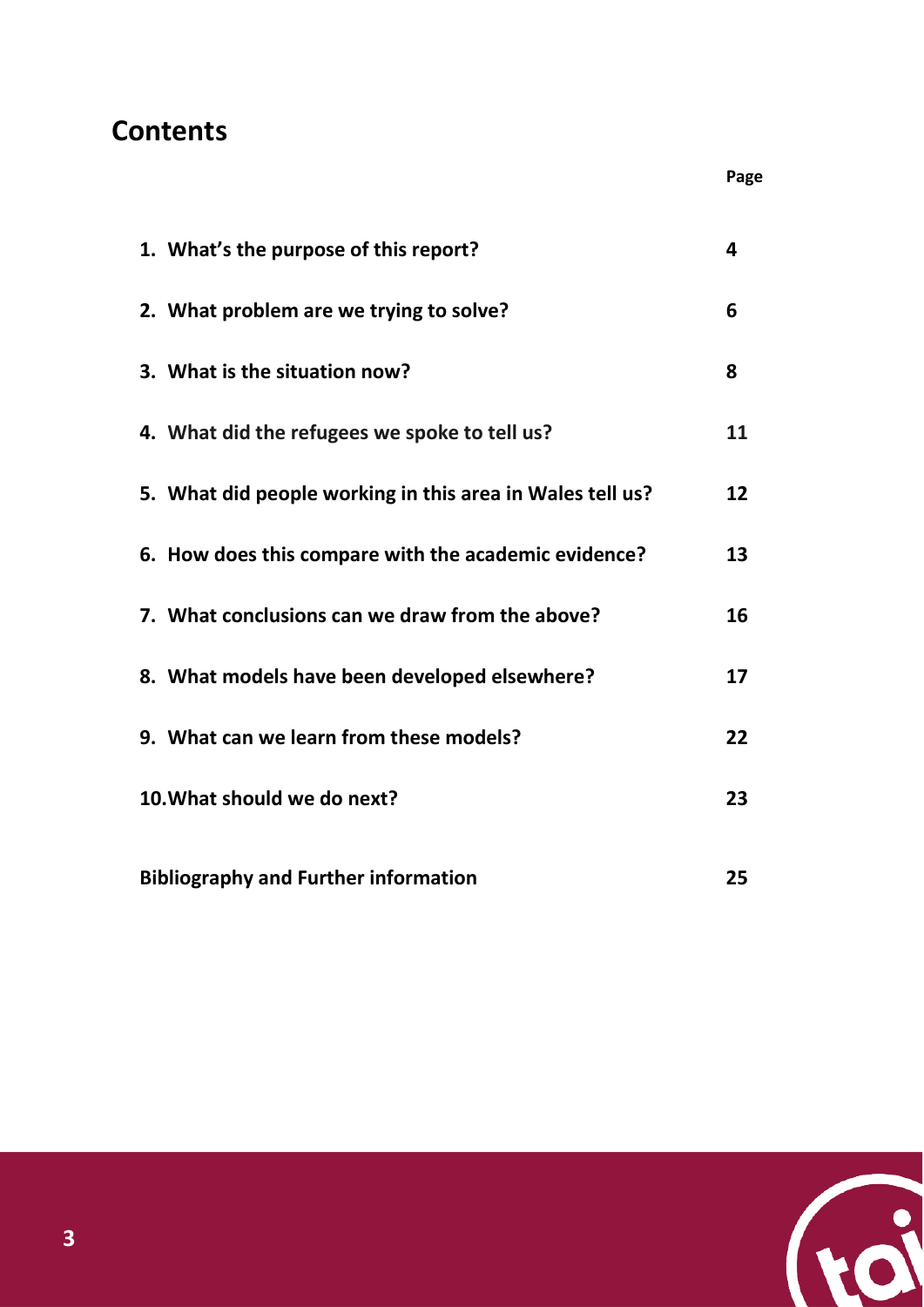#### **1. What is the purpose of this report?**

The purpose of this report is to explore the feasibility of establishing temporary accommodation and support specifically for refugees in Wales based on models already established by specialist providers in England.

The objective of the proposed accommodation and support is to prevent homelessness by providing refugees with a stable base and assistance specifically designed to help them integrate and achieve their goals.

The feasibility study includes identifying models developed elsewhere, and considers their potential to be sustainable and contribute positively to the lives and integration of refugees within the Welsh context, specifically considering the issues and barriers identified by Welsh Government and partners and responded to by Welsh Government policy that is set out in the following section.

A mixed methods approach was taken to inform the study incorporating:

- A literature review focusing on:
	- o Relevant academic research from within and outside Wales
	- o Relevant UK data and statistics
	- o Welsh policy development
- Interviews with key stakeholders:
	- o Refugees
	- o Service providers in Wales
	- o Service providers in other parts of the UK
	- $\circ$  Local authority representatives in Wales from the local and national level
	- $\circ$  Specialists in relevant areas including Housing Benefit and Refugee/Asylum Seeker issues
- Focus Group with key stakeholders

The authors would like to thank and acknowledge the input of the refugees who were interviewed as part of this project and the Wales Refugee Council for enabling those conversations to take place. We would also like to thank the following contributors:

- Fuad Mahamed and Richard Thickpenny from ACH Housing which operates in Bristol and the West Midlands;
- Julian Prior and Vin Totton from the Action Foundation which operates in Newcastle, Sunderland and Gateshead;
- Bex Gingell, Jackie Amos, Kate Innes and Lynne Williams from Taff Housing, Cardiff
- Salah Rasool and Jayne Conlon from The Wales Refugee Council
- James Boon and Andrew Templeton from the YMCA Cardiff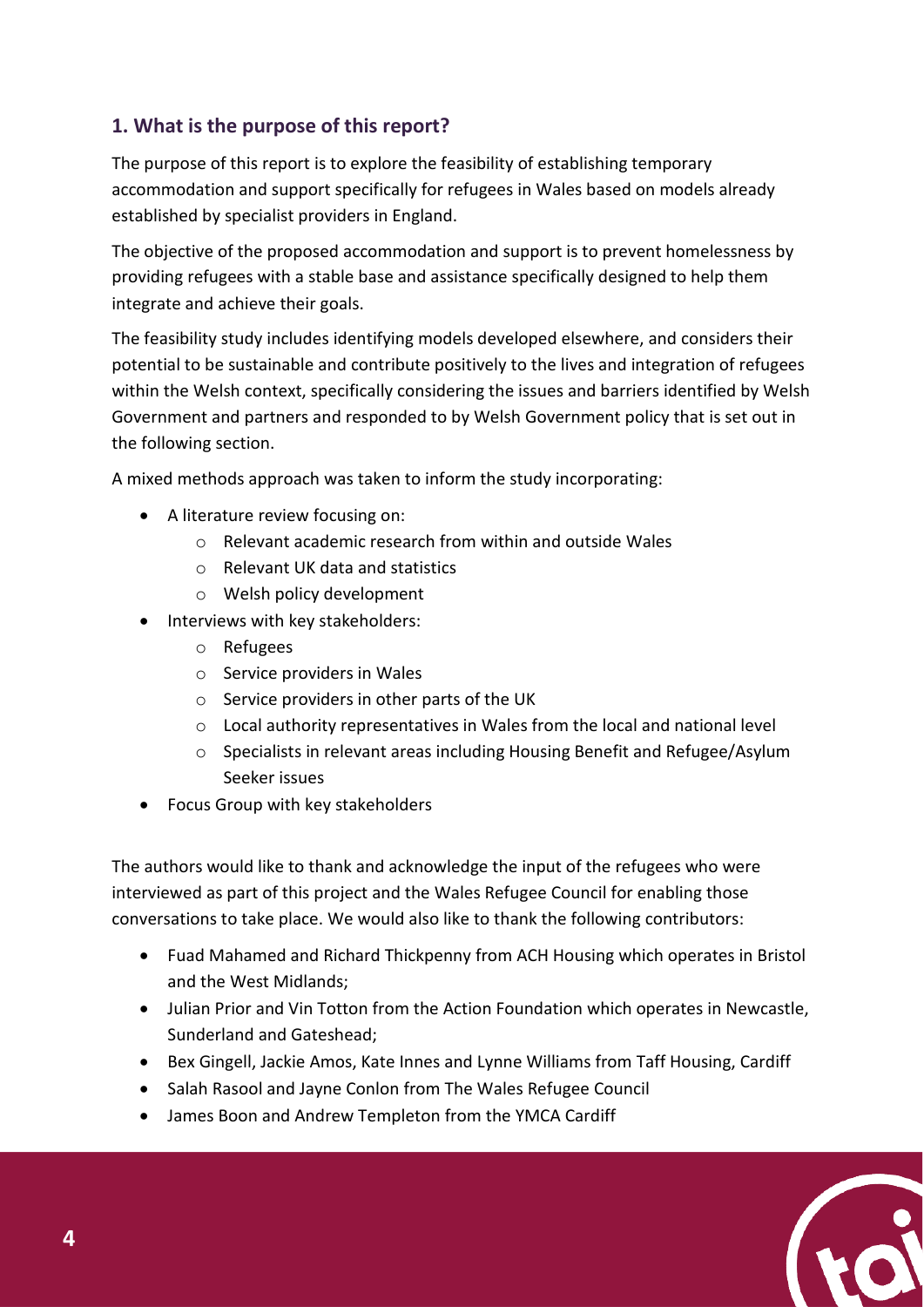- Tamsin Stirling, independent consultant
- Heather Petch, independent consultant
- Ian Ephraim from Cardiff Council
- Ruth Gwilym-Rasool from The Red Cross
- Anne Hubbard at the WLGA who leads the Wales Migration Partnership
- Sam Lister, Chartered Institute of Housing
- Helen Scaife, Further Education and Apprenticeships Division, Dept for Education and Skills, Welsh Government
- Nazia Azad-Warren, Sarah Vining and Natalie Farr from Open Doors Project (hosted by Tai Pawb)

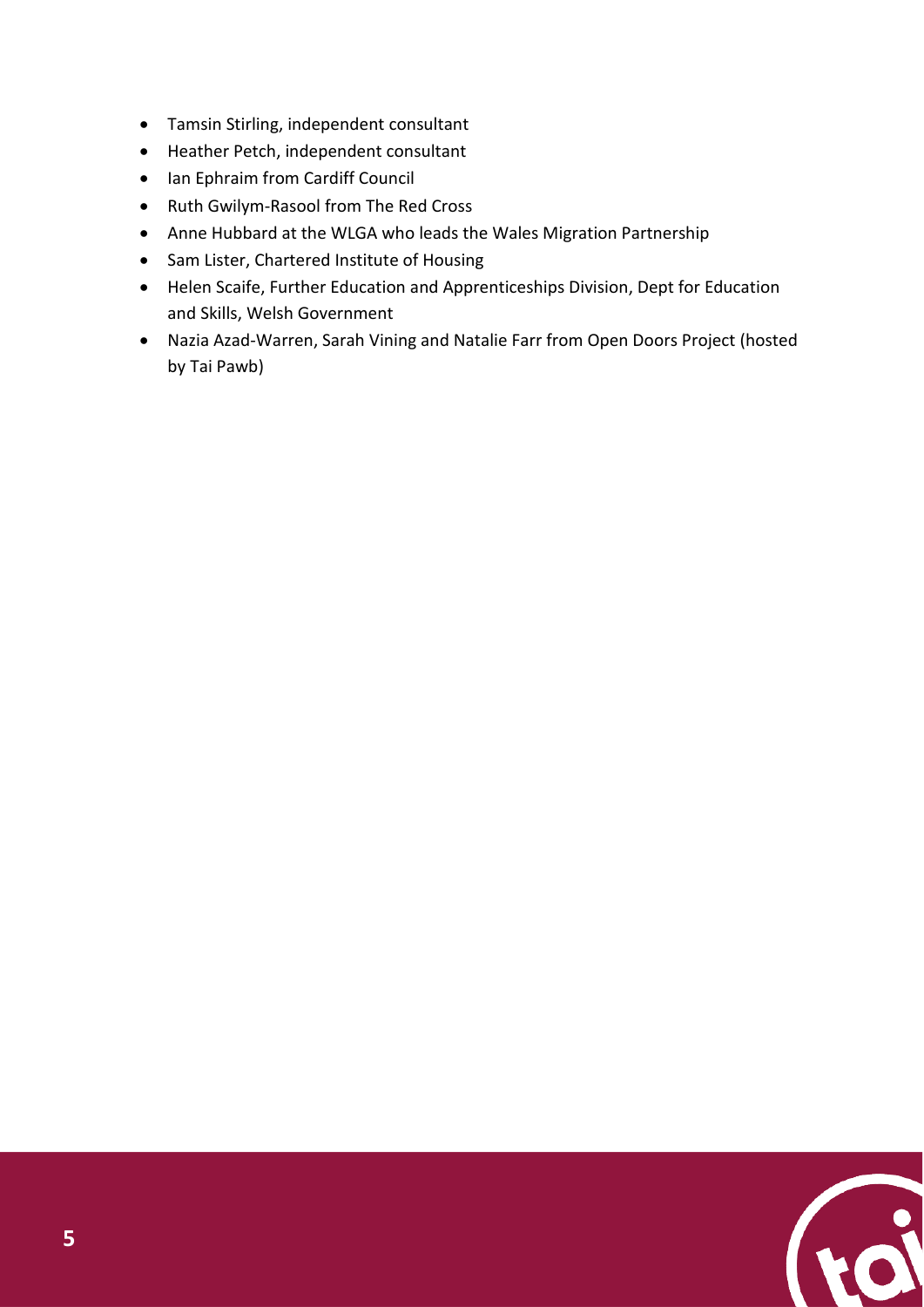#### **2. What problem are we trying to solve?**

There is a strong body of evidence that shows there are significant barriers experienced by refugees once they are granted leave to remain to finding appropriate accommodation and support that enables them to move on with their lives, integrate into society and avoid destitution. This is not just the case in Wales, it is an issue countries are tackling across the world and is reflected in an ever growing body of academic evidence (section 6 looks more closely at this).

In Wales the issues have been highlighted by the *Equalities, Local Government and Communities Committee* inquiry in 2017 and captured in their report "I used to be someone; refugees and asylum seekers in Wales". The report made 19 recommendations to improve how the needs of asylum seekers and refugees could better be met. This included recommending Wales takes the 7 steps to becoming the world's first *Nation of Sanctuary*. Within these, step 5 focuses on ending destitution and step 6 on providing specialist advice, advocacy and support services. The report also included a specific recommendation for the Welsh Government:

*Recommendation 13. The Welsh Government should do more to help people awarded refugee status to find suitable accommodation in Wales.*

The report stated:

*If the person is granted refugee status, they have 28 days to move out of the asylum accommodation, find housing, get a National Insurance number and apply for benefits or find employment. The Committee was told that administrative delays during this period "often result in people becoming destitute".*

It also heard evidence that:

*"people in priority need, such as new refugees, spend lengthy periods in temporary and often unsuitable or unsafe accommodation. People not deemed to be in priority need are generally unable to access private rented housing, due to the requirement to pay agency fees, one or two month's rent in advance, the need for a guarantor and lengthy delays in integration loans being processed."*

This year in January the Welsh Government launched its *Nation of Sanctuary – Refugee and Asylum Seeker Plan* **[Nation of Sanctuary](https://gweddill.gov.wales/docs/dsjlg/publications/equality/190128-refugee-and-asylum-seeker-plan-en.pdf)** . The plan makes specific mention to issues that the models this study explores would address both directly in relation to housing and through the provision of support that helps people access health and education:

• Ensure refugees are supported to transition from asylum accommodation to sustainable accommodation.

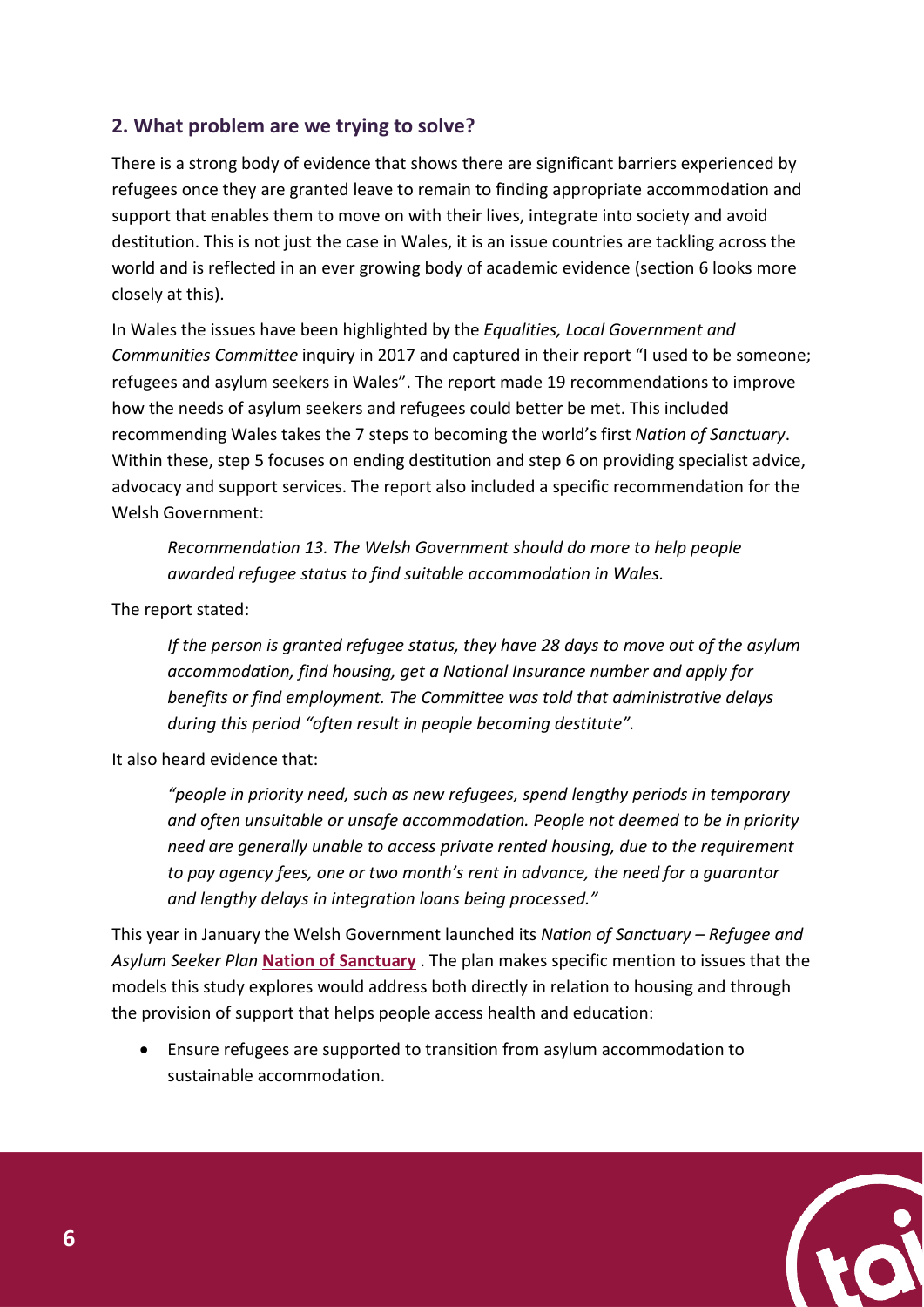- Work with the four dispersal areas to ensure their Homelessness Prevention Strategies take account of the vulnerability of new refugees to homelessness.
- Explore opportunities to reduce refugee homelessness by working with Registered Social Landlords, local authorities, credit unions and others to identify clearer pathways into accommodation during the 'Move On' period.
- Work with local authorities and others to ensure the Supporting People programme, and the Housing Support Grant from 2019, supports those refugees who are eligible, to maintain their accommodation.
- Support the employability of refugees.
- Promote financial inclusion for refugees and asylum seekers to avoid destitution, reduce or mitigate the impacts of poverty and improve living conditions for those on low incomes.
- Ensure health needs are met and barriers reduced.
- Reduce the prevalence of mental health issues.
- Improve access to counselling services.
- Improve access to physical activity.
- Improve educational outcomes.
- Ensure access to essential skills is provided and improve employability prospects.

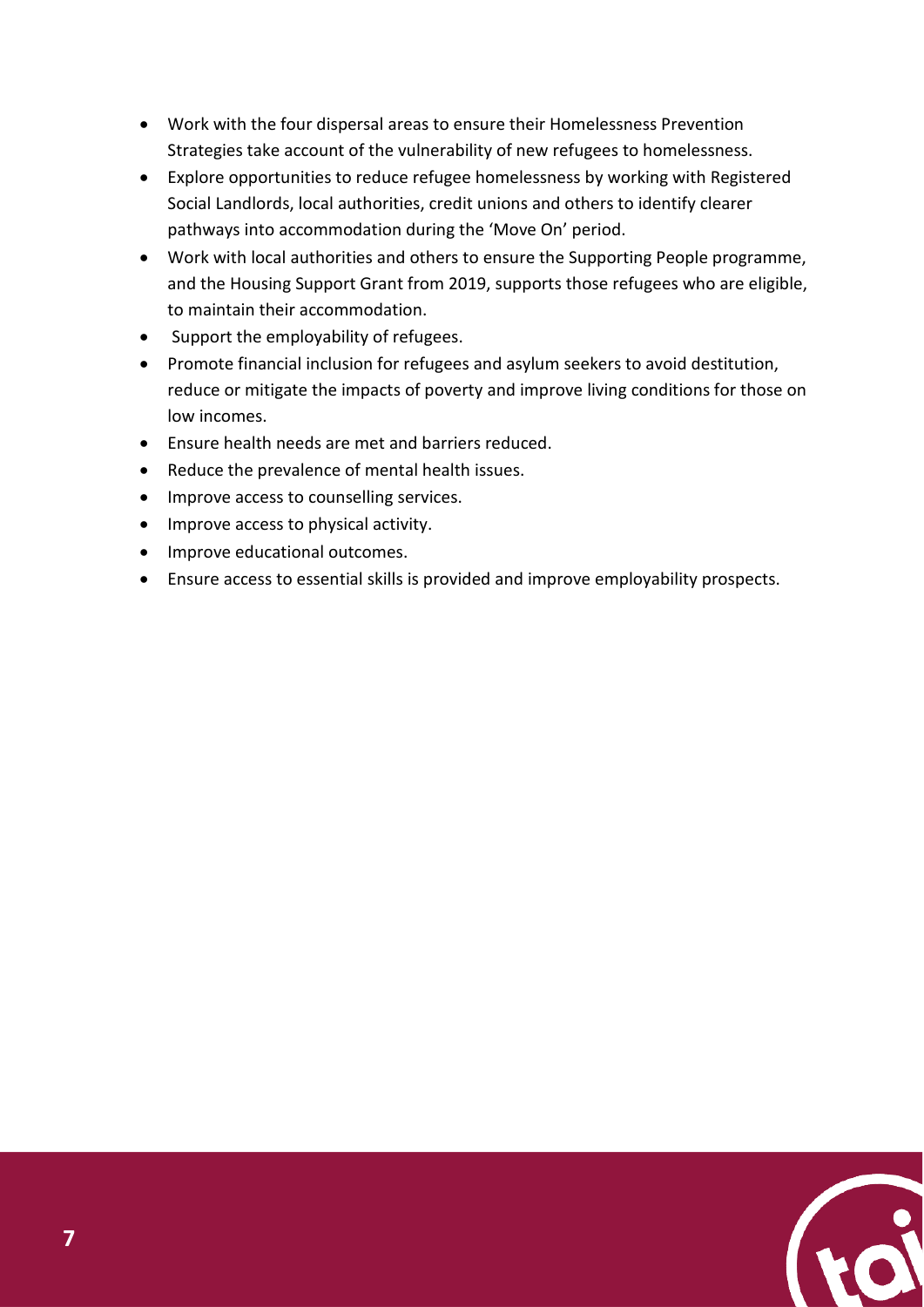#### **3. What is the situation now?**

As the Committee heard, when an asylum seeker is granted leave to remain they have 28 days to find alternative accommodation and establish themselves within the community. Often, for a range of reasons both personal and structural, the time available to organise the transition is much less.

There is statistical evidence that shows that black and minority populations (BAME) are more likely to experience homelessness in Wales. The 2011 Census estimated that around 4 per cent of Wales' population was BAME but homelessness applications stood at 6 percent in 2017-18 and the proportion of applicants who were BAME where the local authority positively discharged its duty under Section 75 in the same period stood at 14 per cent. Tai Pawb consulted with local authority colleagues in Swansea who told them that in their area, all of the households in this category were refugees and colleagues in Newport told us that it was a significant proportion. This wold suggest that the current arrangements for moving on from asylum seeker to refugee status is resulting in significant levels of homelessness.

If a person approaches the local authority, their housing needs will be assessed as part of the authority's general housing and homelessness responsibilities and depending on their circumstances they may be referred to temporary accommodation within mainstream homelessness provision. However, as the Inquiry heard, there are issues with the appropriateness of this provision which has not been developed to specifically meet the needs of refugees. In addition, priority need requirements often mean that single refugees or couples without children who are not considered vulnerable will not be entitled or owed the homelessness duty and will not be entitled to temporary accommodation.

Support available from the LA to find private rented sector accommodation is limited, often due to lack of availability of affordable PRS accommodation, letting agencies/landlords refusing to house people accessing some benefits, and lack of funds for bonds or arrangements for references.

This study focused mainly, though not entirely, on the situation in Cardiff as this is where the greatest demand is likely to exist because of the higher number of people dispersed to Cardiff. Government statistics for December 2018 **[Parliament UK asylum statistics](https://researchbriefings.parliament.uk/ResearchBriefing/Summary/SN01403)** show the number of supported asylum seekers living in dispersed accommodation in Wales at that point as:

- $\bullet$  Cardiff 1293
- Swansea 843
- Newport 504
- $\bullet$  Wrexham  $-140$

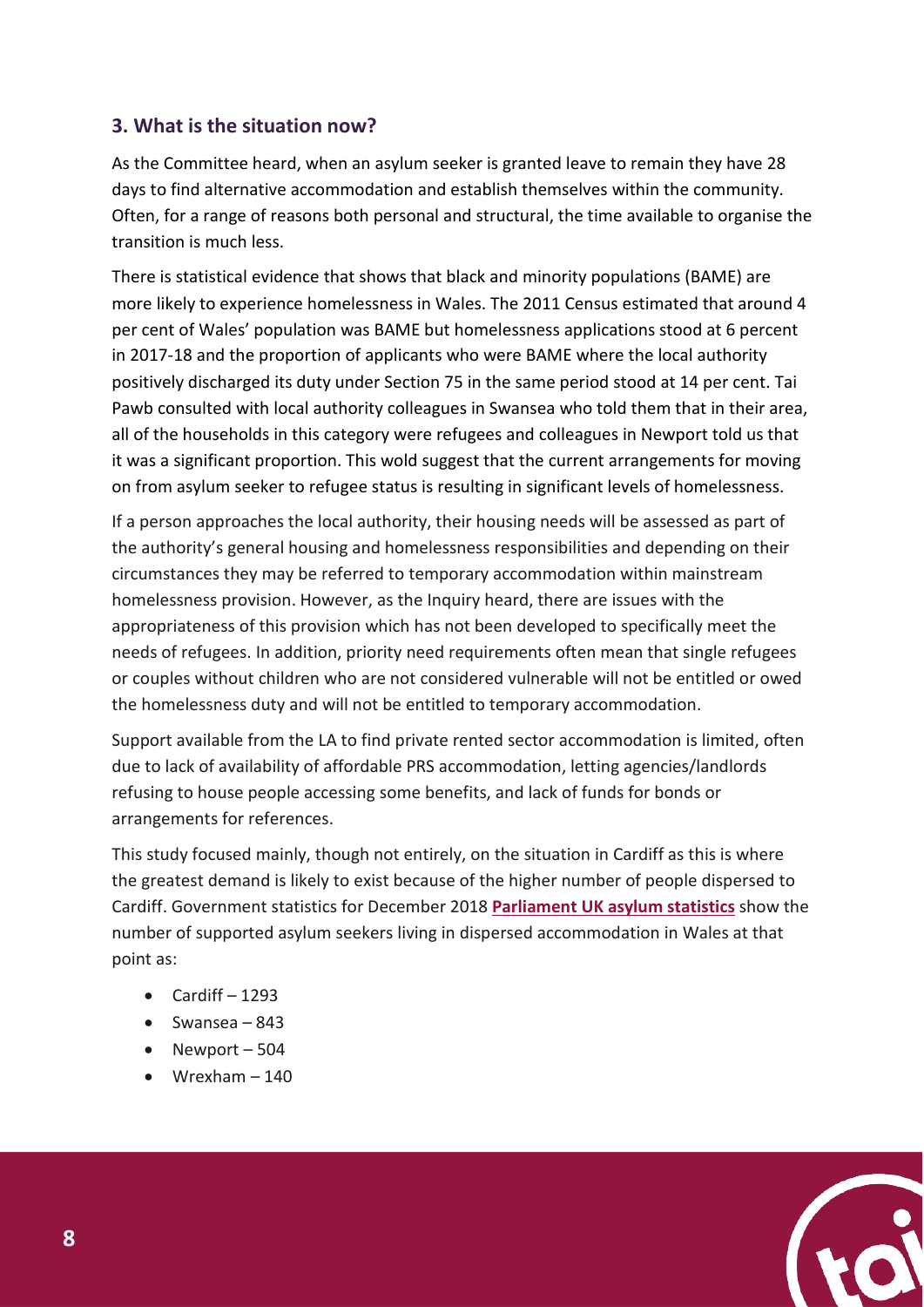If we compare this to the locations where we have consulted with organisations who are meeting a demand for the kind of housing and support we are exploring, it suggests that there is likely to be demand in Wales as the numbers are on the whole larger – significantly so when comparing these cities to Cardiff:

- $\bullet$  Bristol 241
- Newcastle 1056
- Gateshead 737
- Sunderland 381

One of the key barriers to understanding the current situation fully however, is that we have been told by contributors that no one knows how many people are given leave to remain and required to vacate the NASS accommodation each month.

The support organisations we spoke to were able to provide us with information on the numbers they work with but without knowing how many are given leave to remain, it is impossible to accurately quantify total potential demand.

The importance of addressing this lack of crucial data is picked up in the WG's **[Nation of](https://gweddill.gov.wales/docs/dsjlg/publications/equality/190128-refugee-and-asylum-seeker-plan-en.pdf)  Sanctuary - [Refugee and Asylum Seeker Plan.](https://gweddill.gov.wales/docs/dsjlg/publications/equality/190128-refugee-and-asylum-seeker-plan-en.pdf)** The views of participants who contributed to this piece of work mirrored those given to the Committee Inquiry and responded to in the above plan. There is an opportunity with the re-tendering of this service to address this issue which would facilitate better strategic planning and a more seamless transition from asylum seeker to refugee status.

The Wales Refugee Council (WRC) is funded by WG to provide the Move-On Service which provides assistance to refugees to help them access mainstream benefits and support and advice around housing, education, health and employment. The WRC operates in the 4 dispersal cities and works with the relevant local authority and other third sector organisations where appropriate. In the last quarter the WRC provided advice and support to 142 new refugees (including dependents):

- 93 in Cardiff
- 15 in Newport
- 29 in Swansea, and
- 5 in Wrexham

The WRC has built up some positive relationships with private landlords and is able to help some refugees access accommodation through this route. As committed and knowledgeable as the organisation is, the project is overstretched and when we compare what refugees are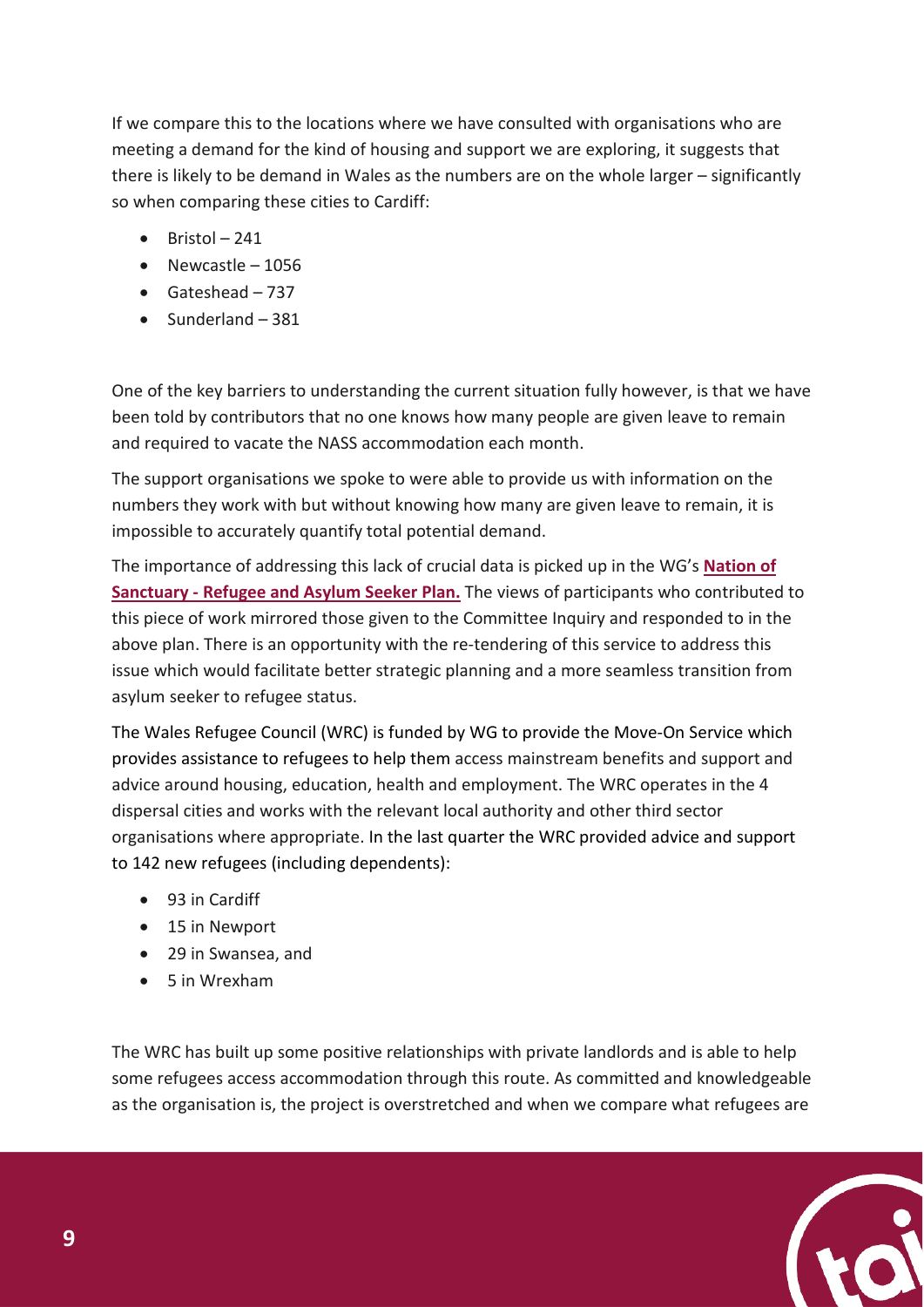offered in Wales to some of the models in England, it is clear that a much more comprehensive and holistic service is possible and desirable.

In Cardiff, if the refugee approaching the Council is single and considered vulnerable, they may be referred to either Taff Housing Association or the YMCA. We are grateful to both organisations for their contribution to this study.

Taff HA manages the only specialist RSL provided accommodation that we are aware of in Cardiff through two shared accommodation schemes with 11 bed spaces in total for single male refugees. Again, as welcome as this is, it seems a very small number compared to the likely demand when over 1000 people are currently living in NASS accommodation in the city. It is also narrow in focus which raises questions about why we don't have similar provision for single women refugees.

The YMCA has hostel accommodation for single homeless people and after a time in the hostel where an assessment takes places, the refugees who access this service are often helped to move into the private rented sector through the YMCA's move-on scheme. In 2018 the project helped a total of 35 people move from the hostel into the PRS of which 15 were refugees. This year the numbers are already looking higher. In the first four months of 2019, the scheme helped 31 people into the PRS and 16 of them were refugees.

There are also many other organisations that offer help to both asylum seekers and refugees such as the Red Cross, DPIA, Oasis and various churches and mosques. This tends to be in the form of advice, support and sometimes small payments for people who are destitute. There is one other accommodation-based support we are aware of  $-$  Homes 4 U – which is a church-based charity that offers support and some accommodation to destitute asylum seekers, refused asylum seekers and refugees within people's homes, and also a limited supply of properties with private landlords. At the time of drafting this report however, we understand that this latter route may not be able to continue.

In Swansea, EYST delivers a refugee and asylum seeker advice service which provides half hour slots on an appointment basis between 10.30am and 4pm, Monday to Friday.

This analysis of current provision alongside the findings of the Inquiry suggest there is likely to be unmet need for temporary accommodation although it isn't possible to precisely quantify what that is because of gaps in the data available. This report now goes on to look at what the refugees told us and how the evidence outlined so far compares with what the academic research suggests.

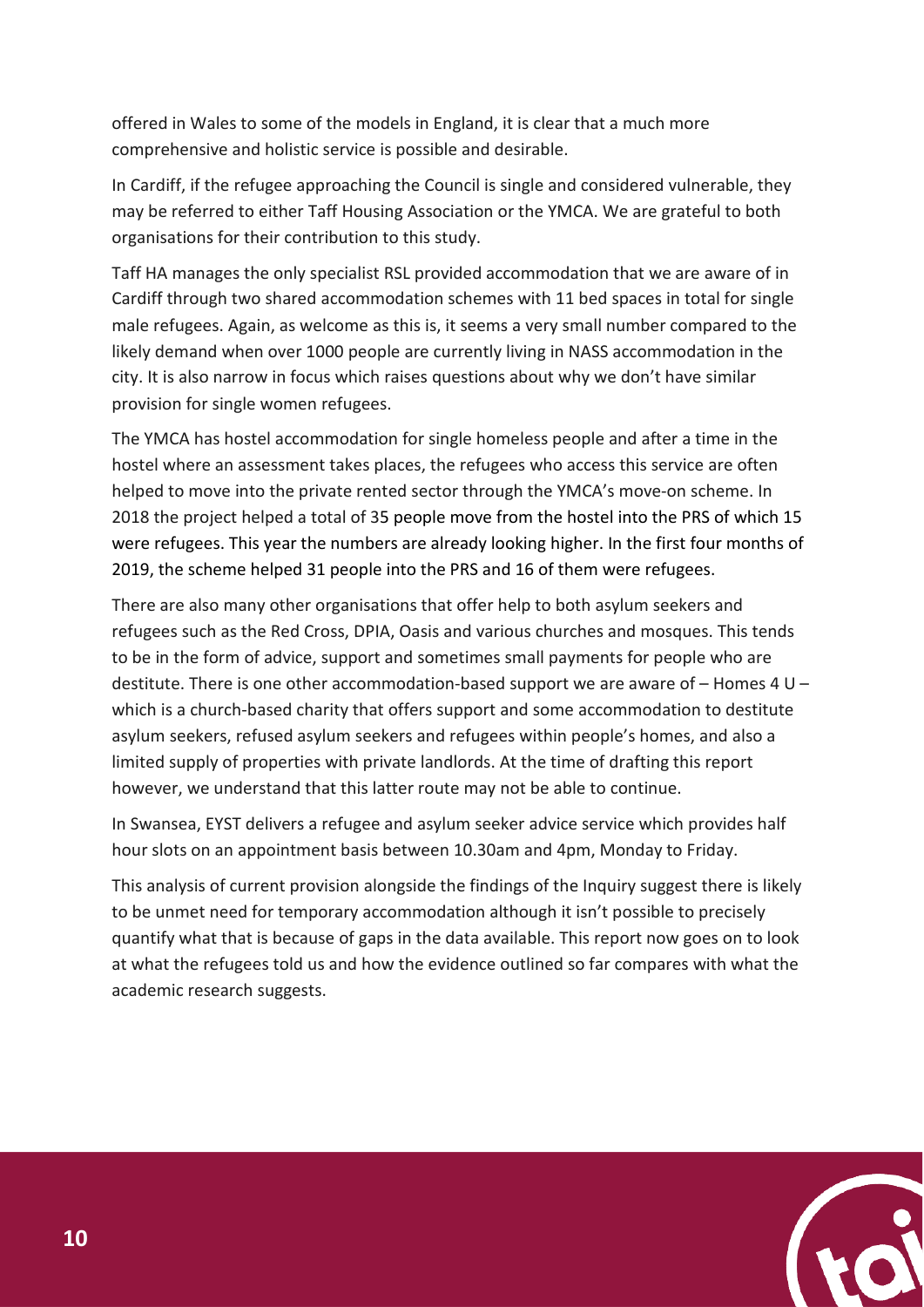#### **4. What did the refugees we spoke to tell us?**

The interviews with refugees supported the findings of the Inquiry and what research tells us. Their input can be summarised as:

- They value the support that local authorities and WRC provide but they see that services are under pressure and struggle to meet demand;
- Accessing accommodation in the private rented sector is problematic they find that landlords don't want to house refugees nor people who are not in employment; and
- Access to employment is a challenge as their qualifications are not recognised and it takes time to find employment

The comments below summarise the wider input and demonstrate how help with housing and employment – issues that would be addressed through the kind of housing and support scheme developed specifically for refugees in other parts of the UK – would be of most benefit:

- *"I've been to Housing Options, they advised me to start looking for a private rented property – I've already looked online at Rightmove, Zoopla and Gumtree but when I follow properties up they say they will not accept me because I'm currently unemployed and on benefits."*
- *"In my opinion, more help and support to access employment would be the ideal situation – I had a good job before I came here so I am finding this difficult – if I had more support to find employment it would then be easier for me to access housing"*

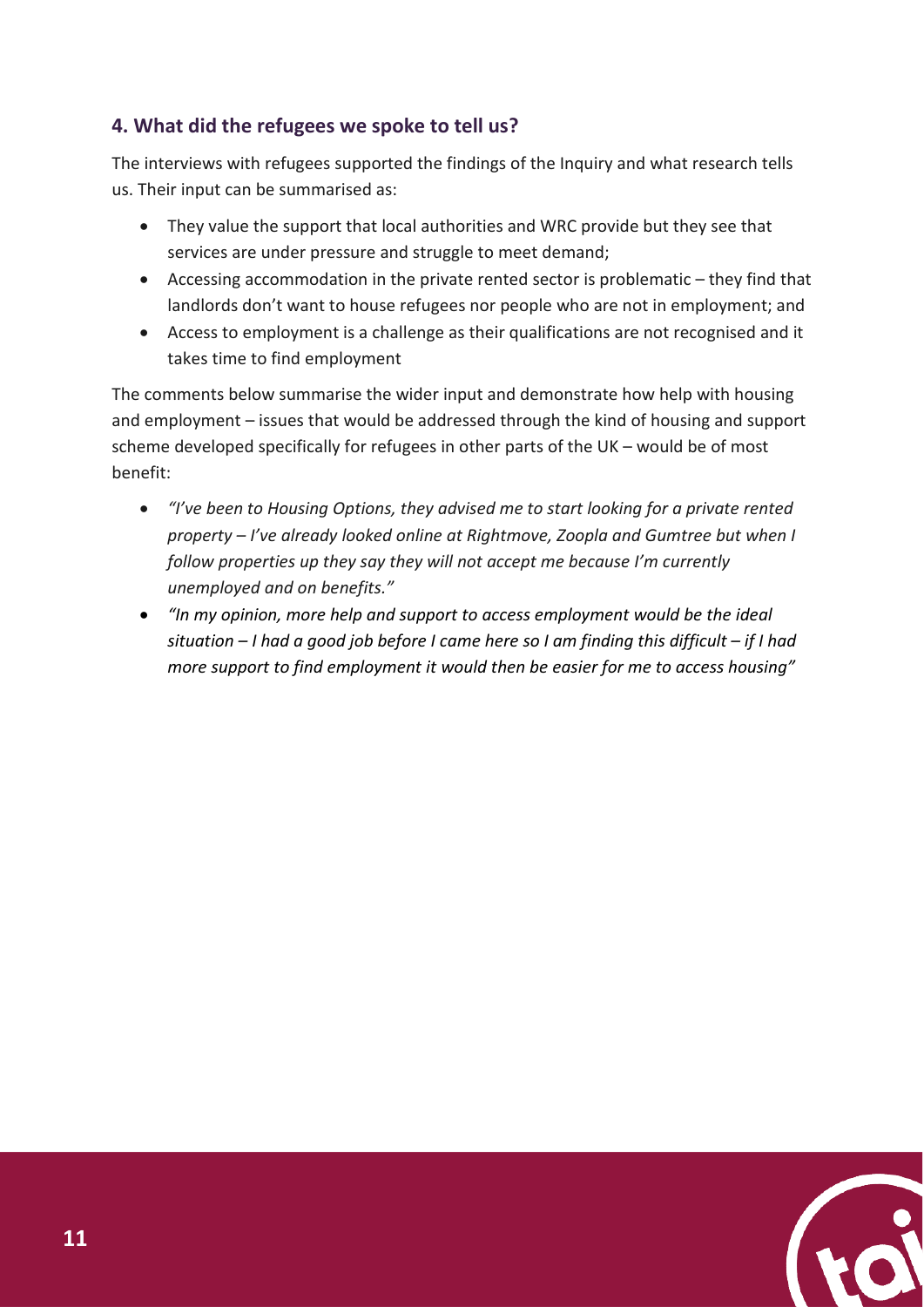#### **5. What did people working in this area in Wales tell us?**

As with the input of the refugees consulted to contribute to this project, the input of people who are involved in delivering the current provision reflected similar concerns and experiences that previous research has identified:

- People working in general homelessness provision recognise that refugees have different support needs to other people they are working with
- Those needs are exacerbated by the short 28 day move-on period
- Demand for housing and support outstrips supply and they are aware of refugees who have become homeless – often "sofa surfing" and periods of rough sleeping. One respondent told us that every refugee he worked with had experienced homelessness at some point.
- All people coming through the homelessness route have challenges accessing the PRS because of Local Housing Allowance rates being so low and landlords not wanting to rent to people in receipt of benefits.
- Added to the above, refugees have to work out how the system operates and have relevant paperwork in place, including a National Insurance Number etc. They agree that 28 days is not a realistic timescale for these issues to be dealt with.
- Refugees are unlikely to have funds for bonds and administrative fees connected to renting as they receive a very minimal allowance whilst in asylum accommodation.
- Single refugees who apply for their family members to join them through the Family Reunion programme struggle to find flexible enough accommodation options – minimum tenancy agreements are often 6 months, but families can sometimes arrive earlier.
- Services helping refugees to access PRS accommodation find that they generally succeed at a higher rate than the other clients and as a result, many landlords that they work with are now positive about taking refugees when they have the safety net of working through a support provider.
- Services like the Red Cross, which provide specific support, including small allowances for destitute sanctuary seekers, report that not all the people accessing their support are refused asylum seekers - some are refugees facing destitution and experiencing homelessness during the move-on period.
- Although all the services that contributed to this report were able to provide accurate numbers for the people they were supporting, no one knew how many people were actually given leave to remain each month consequently we can only guess at the need based on the numbers of people asking for help with accommodation issues and assume it is higher.

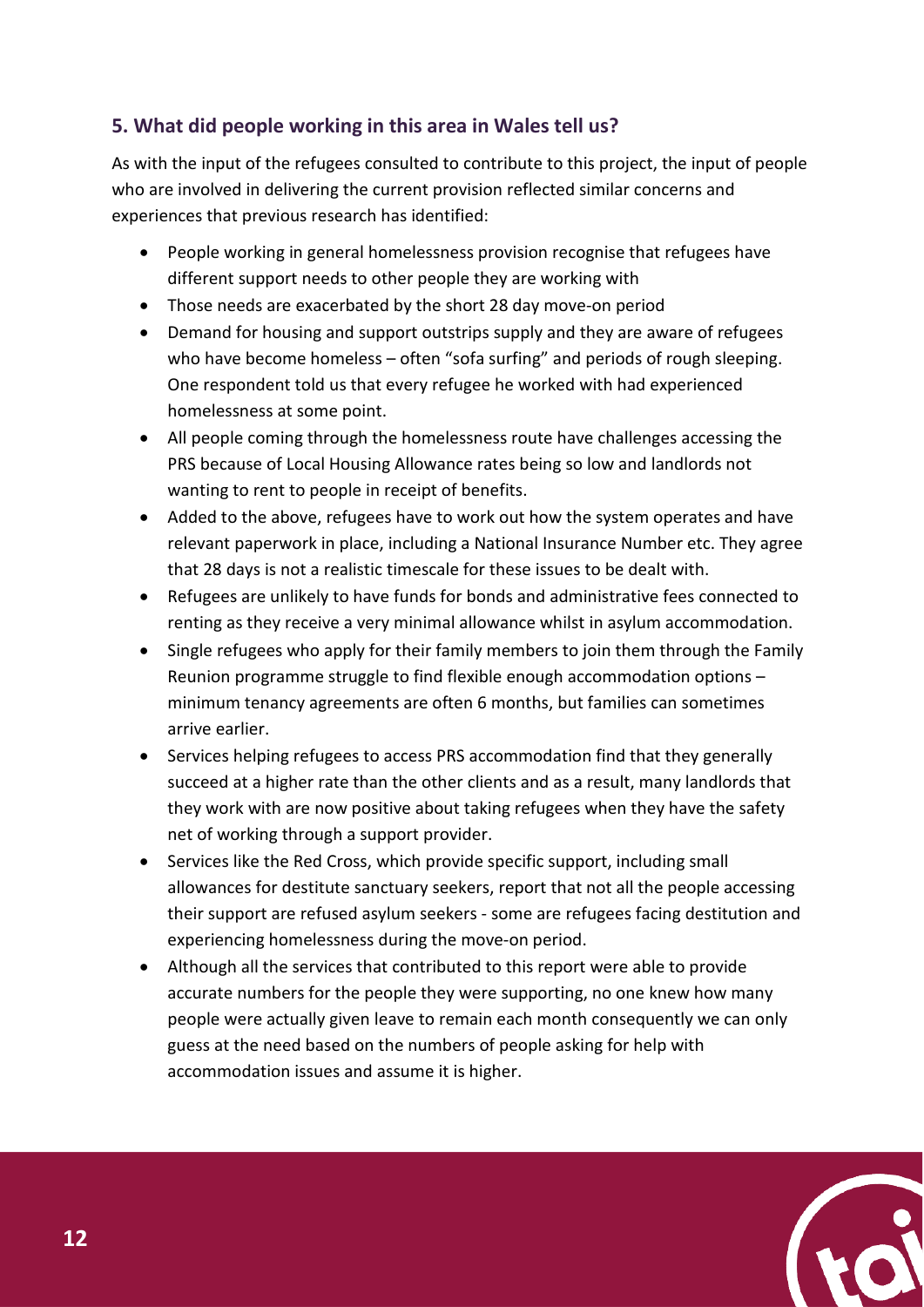#### **6. How does this compare with the academic evidence?**

In 2006, Professor Vaughan Robinson produced a report, "Mapping the field: refugee housing in Wales". His opening statement on housing holds true;

*"There is a good deal of agreement in the literature that housing is the cornerstone of successful refugee integration. Refugees, like all human beings, have a basic need for shelter. But housing is much more than physical shelter: it offers a space to practice and maintain your own culture and customs; it should offer physical and emotional security; it contributes to the formation of personal and group identities; it might facilitate the future migration of other family members; and the location of housing can profoundly influence access to services and opportunities."*(p.11)

He goes on to point out that although the importance of housing is relevant for everyone, it is particularly important for refugees as they are likely to spend proportionately more time within their home and the immediate neighbourhood (Carey-Wood, 1997) as a result of language issues, limited incomes, childcare commitments, and potentially the hostility of some members of the established community (Carter and El-Hassan, 2003).

The seminal conceptual framework for understanding refugee integration produced by Ager and Strang in 2004 highlights the importance of housing as one of the ten key components to integration:



They argue that successfully accessing housing – alongside education, employment and health, are "critical factors in the integration process" (p3). They go on to suggest that the key aims in relation to refugee housing should be ensuring access to suitable accommodation after the granting of refugee status and sustaining households in their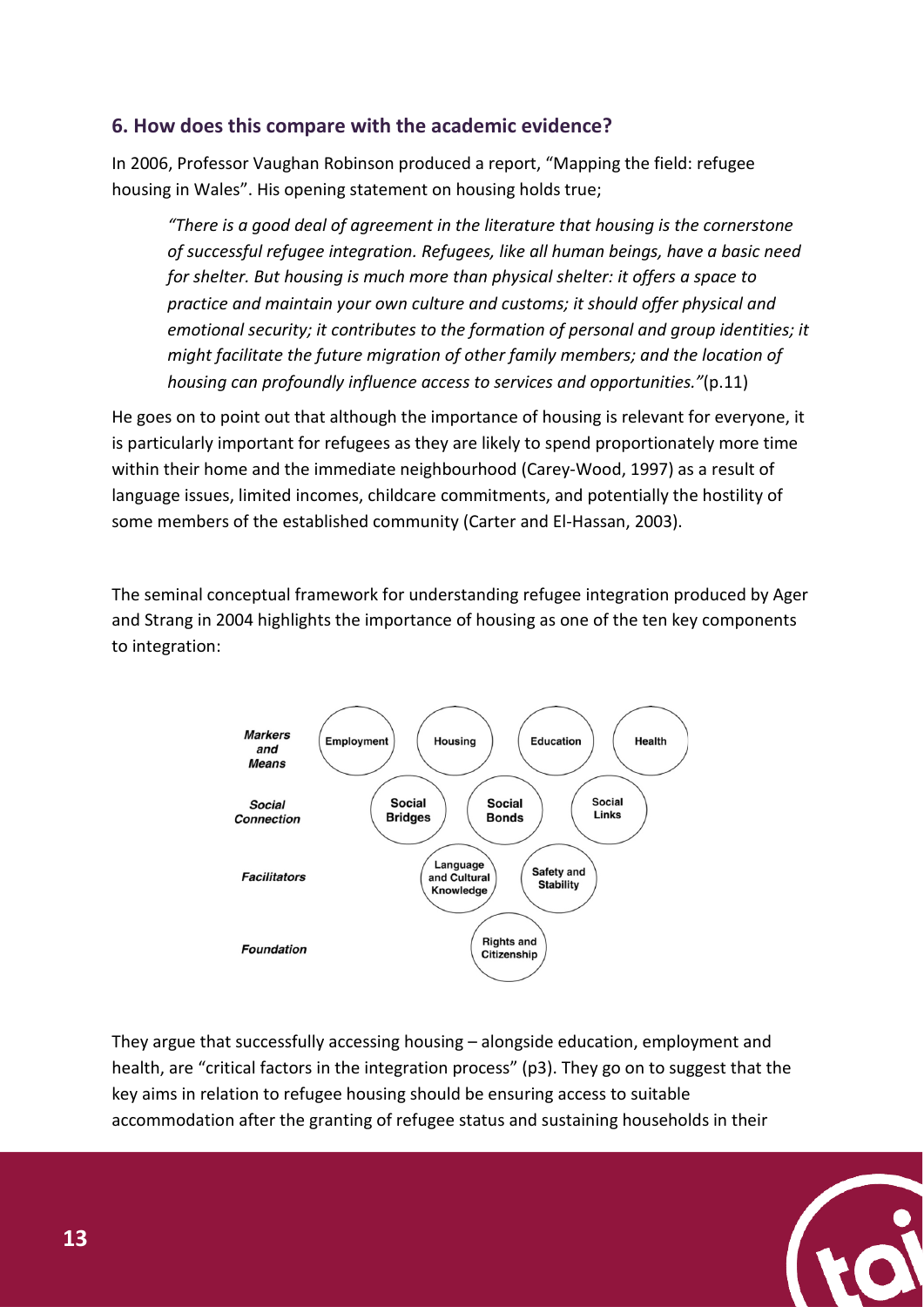homes in the longer term. In addition, Robinson (2006) makes the case for refugees being seen by housing providers as a distinct group of customers with particular needs different to other groups. His comprehensive report on the challenges experienced and the map of services that were responding in Wales at the time of the research led to 35 recommendations. The following recommendations appear to still be relevant if we consider them within the context of the Welsh Government's plans to become a Nation of Sanctuary. They are also areas that the models we have looked at would usefully address (the numbering reflects the original order in Robinson's report):

- 1. The need for more affordable housing
- 2. The need to extend the duration of the move-on period
- 3. The need to communicate better during move-on
- 4. The need to improve transitional arrangements
- 11. The provision of pre-tenancy support
- 12. Wider diffusion of the practice of medium-term floating support

13. Exploring the potential of half-way houses (temporary supported accommodation)

- 19. Quicker referral mechanisms
- 22. Further development work with private landlords
- 23. Further development work with RSLs

Another Wales-specific report, "Refugees Living in Wales: a survey of skills, experiences and barriers to inclusion" (2009) affirms housing's position as the cornerstone of successful refugee integration. The survey found that 4 out of 5 refugees experienced a range of problems with accommodation and there was evidence of a negative impact of these experiences on mental health.

Also relevant to this study, in terms of the potential need for improved housing and support provision specifically for refugees, only 1 in 5 of those surveyed expressed a desire to move away from Wales; this again suggests that there is demand for good quality housing and support that would help people transition to a permanent place in the community.

The researchers recommend that the priorities for improving how the needs of refugees should be met are:

- tackling sub-standard accommodation and ensuring that refugees are not effectively homeless;
- dealing with the specific barriers to accessing appropriate English language training courses;

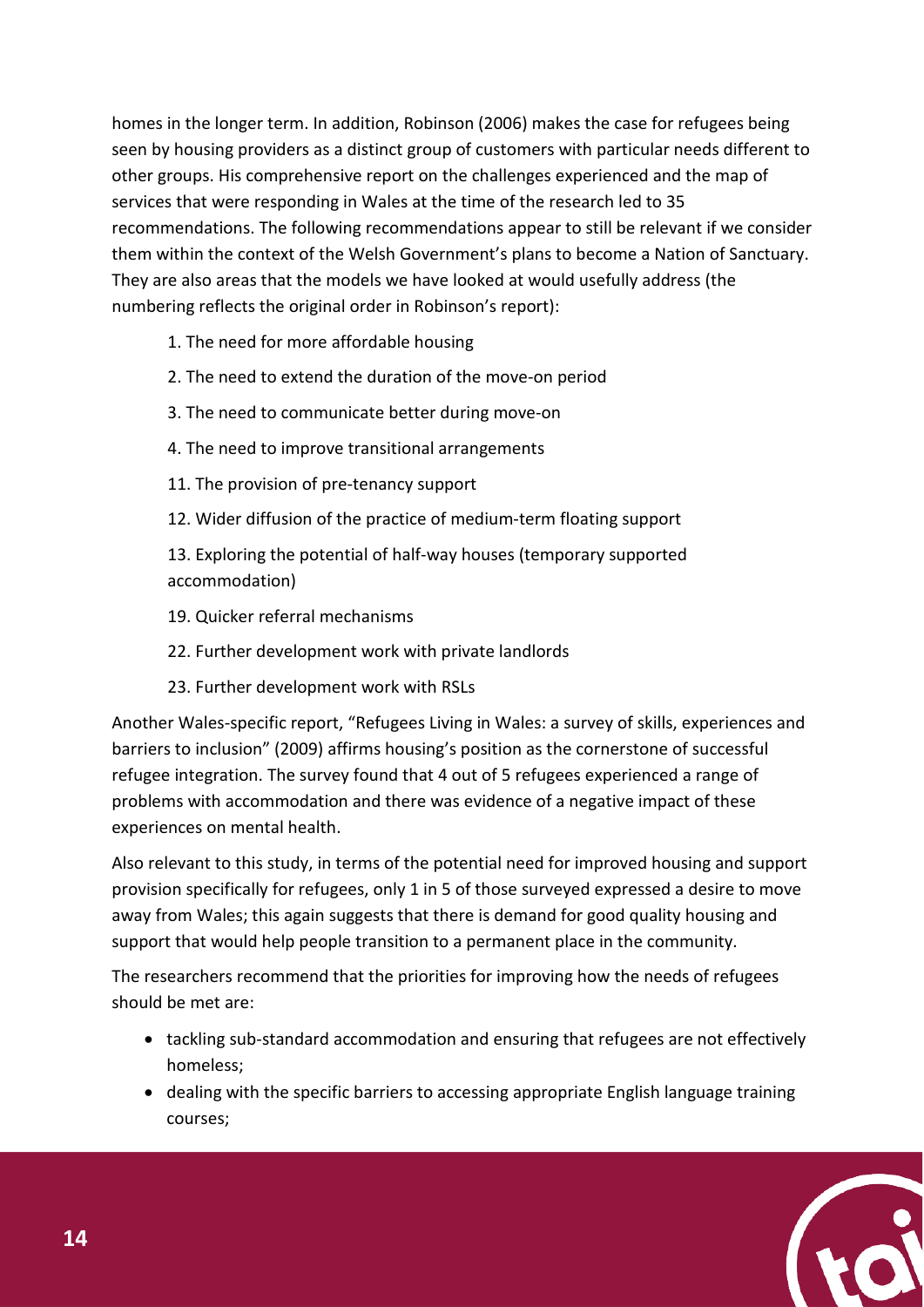- removing barriers to education and training;
- increasing access to volunteering, especially outside the refugee sector;
- reducing racism and discrimination in finding employment and in the workplace; and
- improving reporting of, and responses to, racist incidents.

The model being explored has the potential to provide a positive response to all of the above issues.

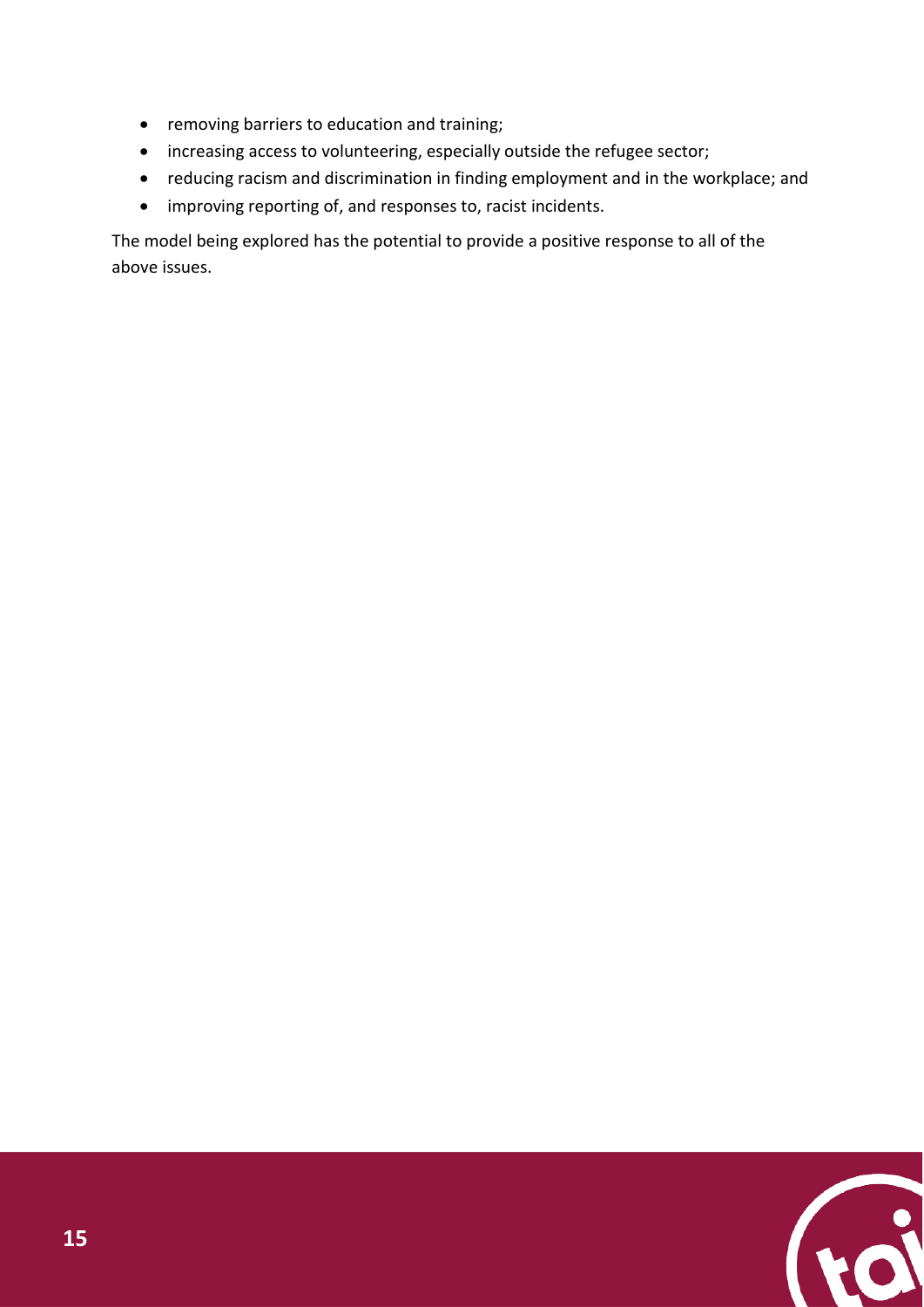#### **7. What conclusions can we draw from the above?**

If we consider the insights from the:

- academic research
- UK Government statistics
- The National Assembly Equality, Local Government and Communities Committee Inquiry
- The Welsh Government policy position and intentions
- Our interviews with refugees
- Our interviews with people working in this area in Wales and England

There is a clear need to radically improve how we help refugees become established and integrate into Welsh society through the provision of specialist supported housing that not only provides a safe, good quality home but links them into the services and networks that will help them move on to achieve their goals.

Moreover, we would not be starting with a blank sheet. There are well established models in other parts of the UK that already do this and are keen to share their learning. The question then is not whether it is feasible to develop specialist housing and support provision for refugees but rather – why haven't we and how do we make it happen? It would seem impossible to become the first Nation of Sanctuary when our provision in this area appears to compare so unfavourably with other parts of the UK.

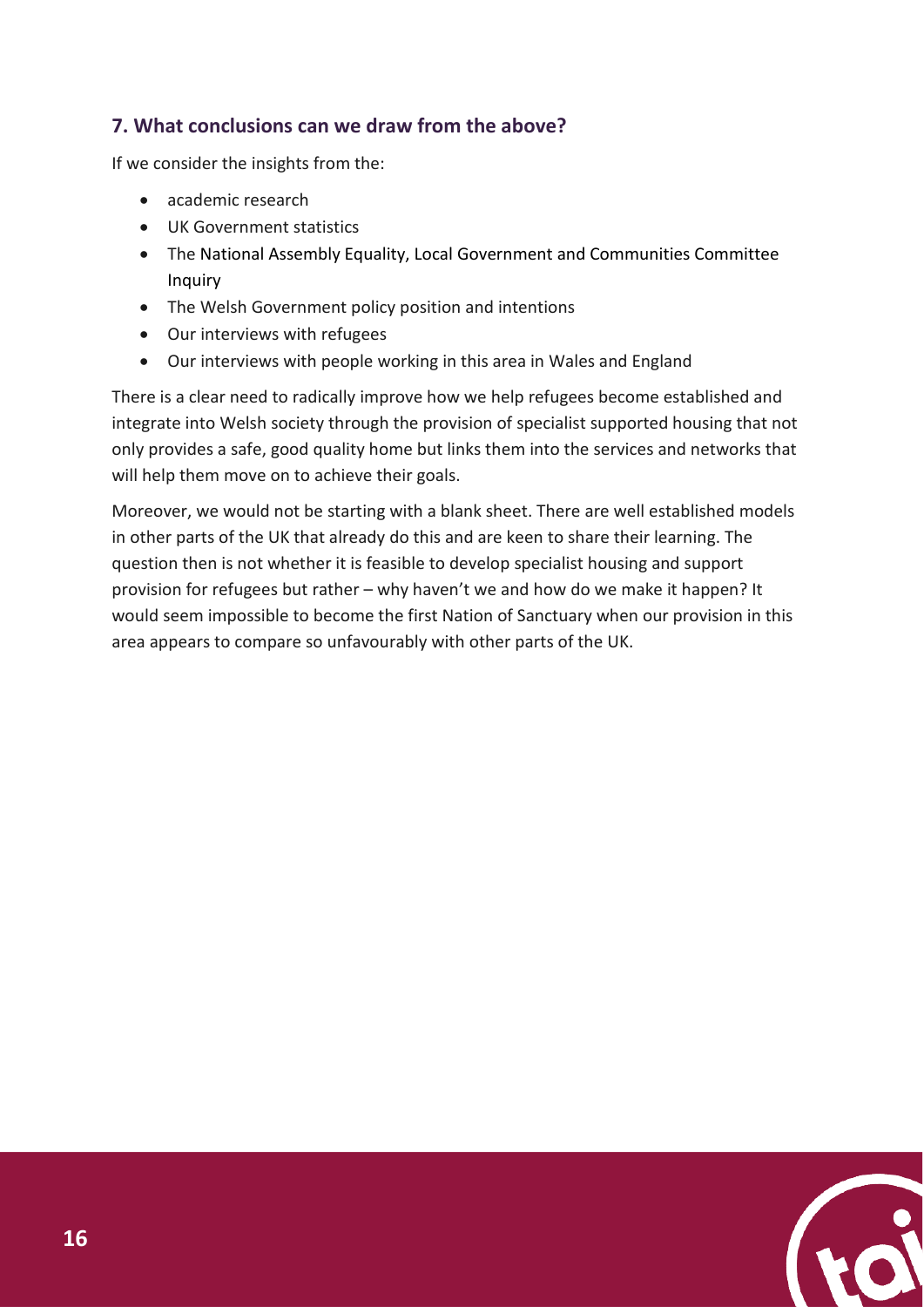#### **8. What models have been developed elsewhere?**

The key aim of this study was to explore the feasibility of establishing a model of specialist housing and support for refugees learning from organisations that have already done this in other parts of the UK. This section provides information on the organisations we have engaged with and can learn from.

#### **ACH**

We are very grateful for the considerable amount of time we have spent with Richard Thickpenny from ACH (formerly Ashley Community Housing) who has helped us understand the model they have developed in Bristol and the West Midlands. The model has 5 key elements:

- Accommodation
- Support
- Work skills
- Enterprising skills
- Move on

ACH was founded in 2008, became a registered social landlord in 2012 and set up a training arm in 2014. ACH describes itself as a "social enterprise working to resettle refugees through labour market and social integration". It currently has 65 staff and works with around 2500 people a year.

ACH's primary aim is to house single vulnerable adults with support needs, and it specialises in supporting newly arrived refugees. It provides a network of safe, high-quality and wellmanaged supported accommodation across Bristol, Birmingham and Wolverhampton, which focus on helping tenants to overcome their difficulties, learn new skills and prepare for independent living. They stress the importance of their model being based on lived experience and cultural understanding of the clients which enables them to support their resettlement and integration needs by helping to develop key skills and build the social bridges that are necessary for them to sustain tenancies and move on with their lives. The support they provide focuses on:

- Finance and benefits
- Health issues
- Education, training and employment
- Cultural integration and social inclusion
- Legal and immigration assistance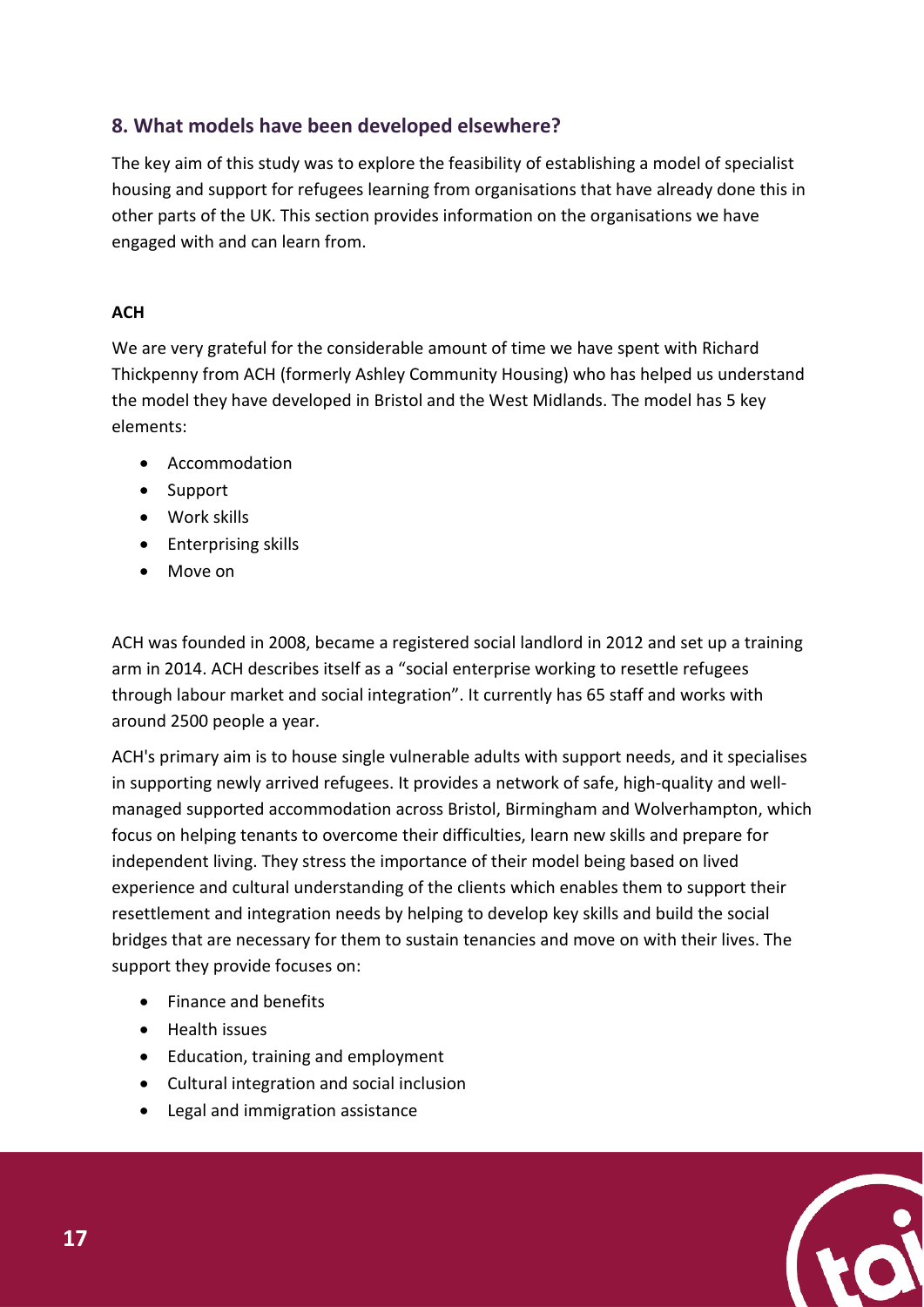- Moving on Council and social housing applications
- Family reunions

In terms of the accommodation element to their work, ACH has been gifted some properties, has others on a long-term lease with a peppercorn rent from the local authority and also has leasing arrangements with private landlords. It provides temporary accommodation in single gender shared housing for 4 to 6 people (with one larger scheme) to single refugees. As the refugees accessing this accommodation are considered vulnerable, the accommodation meets the criteria for exempt accommodation under Housing Benefit rules. This enables the organisation to meet the tenants' needs by providing appropriate support and advice.

In addition to accommodation, the organisation provides training through its subsidiary – Himilo – which enables tenants to access career advice and short, vocational training courses, particularly around English, Maths and digital skills. It also delivers Property Maintenance Apprenticeships and works directly with a number of employers to source staff from the refugee and BAME communities.

#### **Action Foundation**

We are grateful too to Heather Petch for putting us in touch with Julian Prior who set up the Action Foundation in 2006 and his colleague Vin Totton who leads on their housing services. Both Julian and Vin have been very supportive of this project, sharing information on what they do and how its funded.

Action Foundation is a charity which aims to empower vulnerable asylum seekers, refugees and migrants in overcoming exclusion and poverty by creating opportunities for them to lead safe, independent and fulfilled lives.

Based in Newcastle upon Tyne the organisation provides support to disadvantaged refugees, asylum seekers and other migrants across Tyne and Wear. It operates a range of services including three supported housing projects and an English language school.

The Foundation started in 2006 as a response to the needs of the local community identified by City Church in Newcastle. Following research into the greatest needs in Newcastle and an assessment of how the church might be able to help meet those needs, it started by helping asylum seekers with no recourse to public funds.

The housing element of their work began initially through securing a property from a philanthropic landlord to provide supported accommodation to 4 destitute asylum seekers.

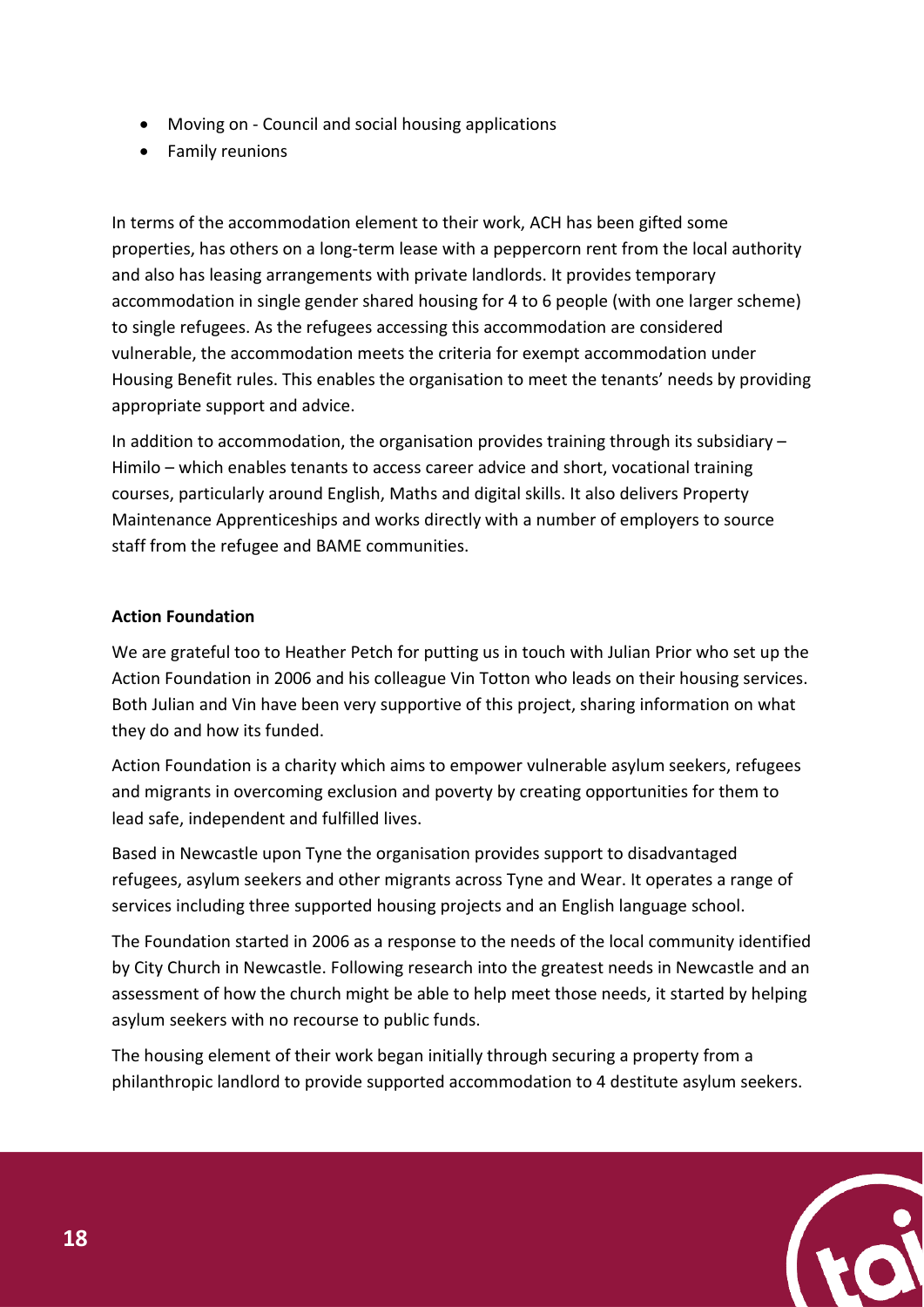The English language work began in 2007 with a summer school and they launched Action Letting in 2012. Action Letting provides accommodation and support to new refugees and helps prevent homelessness as they transition from the support of the asylum process to living independently. To date they have supported 147 beneficiaries through this project.

In 2015/2016 Action Letting, Action Housing and Action Language projects were expanded into Sunderland in response to a recognised need and demand for these services. They also launched their second social enterprise, **[Action Language PRO](http://actionlanguagepro.co.uk/)**, which provides fee-paying professional English courses. This contributes financially towards the delivery of their free classes.

#### **Praxis**

Praxis was founded in 1983 by the Robert Kemble Trust to respond to the marginalisation of refugees and migrants. It provides holistic services including advice and supported housing. From 2015 to 2018 it partnered with Commonweal Housing on a pilot project which aimed to seek solutions for destitute migrants with uncertain immigration status by developing a model where income raised from supporting one group – refugee families supported by local authorities under Section 17 of the Children Act – would enable the provision of a service including free bedspaces for destitute single people. Although the focus is not the same as this study, there is interesting learning which is captured in the excellent project report, *"Housing destitute migrants: lessons from a pilot project 2015 – 2018"* **[Praxis pilot](https://drive.google.com/file/d/1EFnqSvYSgbMsDdmvsPdFzjmLpcoeY_3r/view)  [project](https://drive.google.com/file/d/1EFnqSvYSgbMsDdmvsPdFzjmLpcoeY_3r/view)** . The report includes comprehensive information on how the project was funded and delivered. It also provides summary information on projects set up by other organisations including those outlined below.

#### **Nottingham Arimathea Trust**

The Trust operates in Nottingham, Nottinghamshire and Derby and provides supported housing for destitute asylum seekers, newly recognised refugees, and migrants that are victims of trafficking or modern slavery. They have 8 shared houses, of which 6 are shared between refugees and asylum seekers and 2 that are entirely for destitute asylum seekers. They also have 2 family homes for refugees and 9 one bedroomed flats which house singles, couples and small families. HB income is at the higher rate based on exempt status and properties are leased below market rent:

- 4 from HAs
- 2 from the Anglican Diocese
- 5 from the PRS
- 9 flats from Christian social investor Green Pastures, and
- 1 free bungalow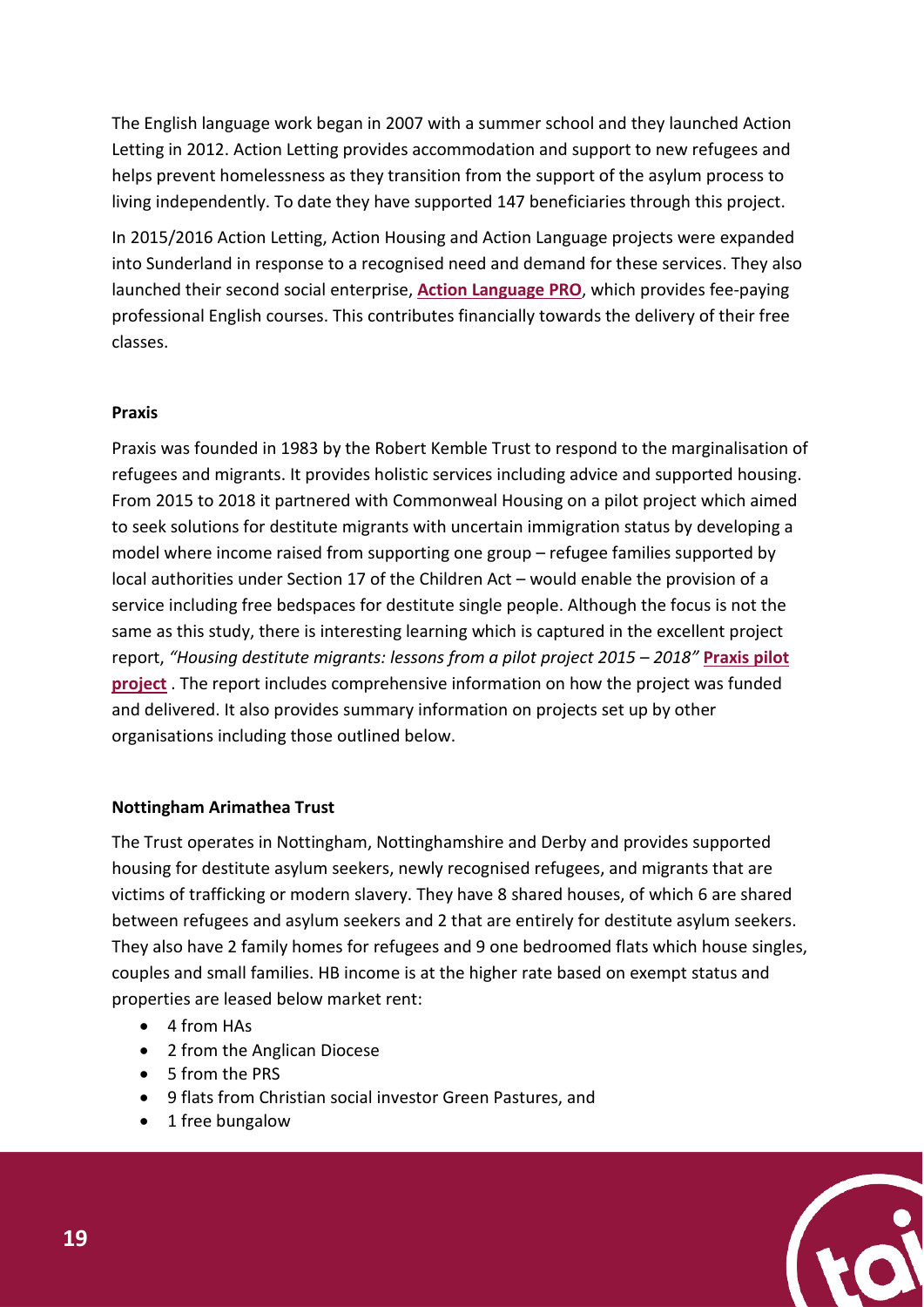#### **Open Door North East (ODNE)**

ODNE operates in Middlesbrough and Stockton providing a range of services that support the wellbeing, livelihoods and integration of those seeking sanctuary in

the UK. The organisation began housing refugees in order to cross subsidise accommodation for Asylum Seekers with no recourse to public funds. They have 35 houses:

- 3 owned:
- 2 privately owned & rent free;
- 1 rent free from an RSL; and
- 29 privately owned & managed by ODNE as a social lettings' agent

They house 96 refugees, 16 asylum seekers with no recourse to public funds & 2 EU migrants.

#### **Metropolitan Thames Valley Housing Migration Foundation (MTVH)**

The Foundation is a large, recently merged housing group which works in London, the South East & Midlands which incorporates a supported housing arm. It has a Fund – the Migrant Foundation – which is restricted to meet the needs of migrant beneficiaries and is funding innovation in service provision for migrants with a specific interest in vulnerable and destitute migrants.

It has 1 ten bedroomed house for migrants, refugees and asylum seekers with no recourse to public funds in an area of high need in Derby. The property is owned by the Association and the support is funded by the Migration Foundation.

#### **Boaz Trust**

The Trust operates in Greater Manchester. It exists to support people who have become homeless at some point in the asylum system with an emphasis on

helping asylum seekers out of destitution. It developed a refugee housing project to support its mission with 14 houses donated by sympathetic individual donors for peppercorn rents. Other houses are rented including 3 from Green Pastures (a Christian Social Investor) and 2 from Arawak Walton Housing Association. 20% of Boaz's income comes from refugee housing and support. The income from renting 28 rooms (in total) to 15 male refugees & 13 female refugees covers approx. 56% of the cost of spaces for 43 destitute asylum seekers (24 male, 19 female). They currently have 19 houses – 17 in Manchester and 2 in Salford. Some properties are treated as HMOs/licenced.

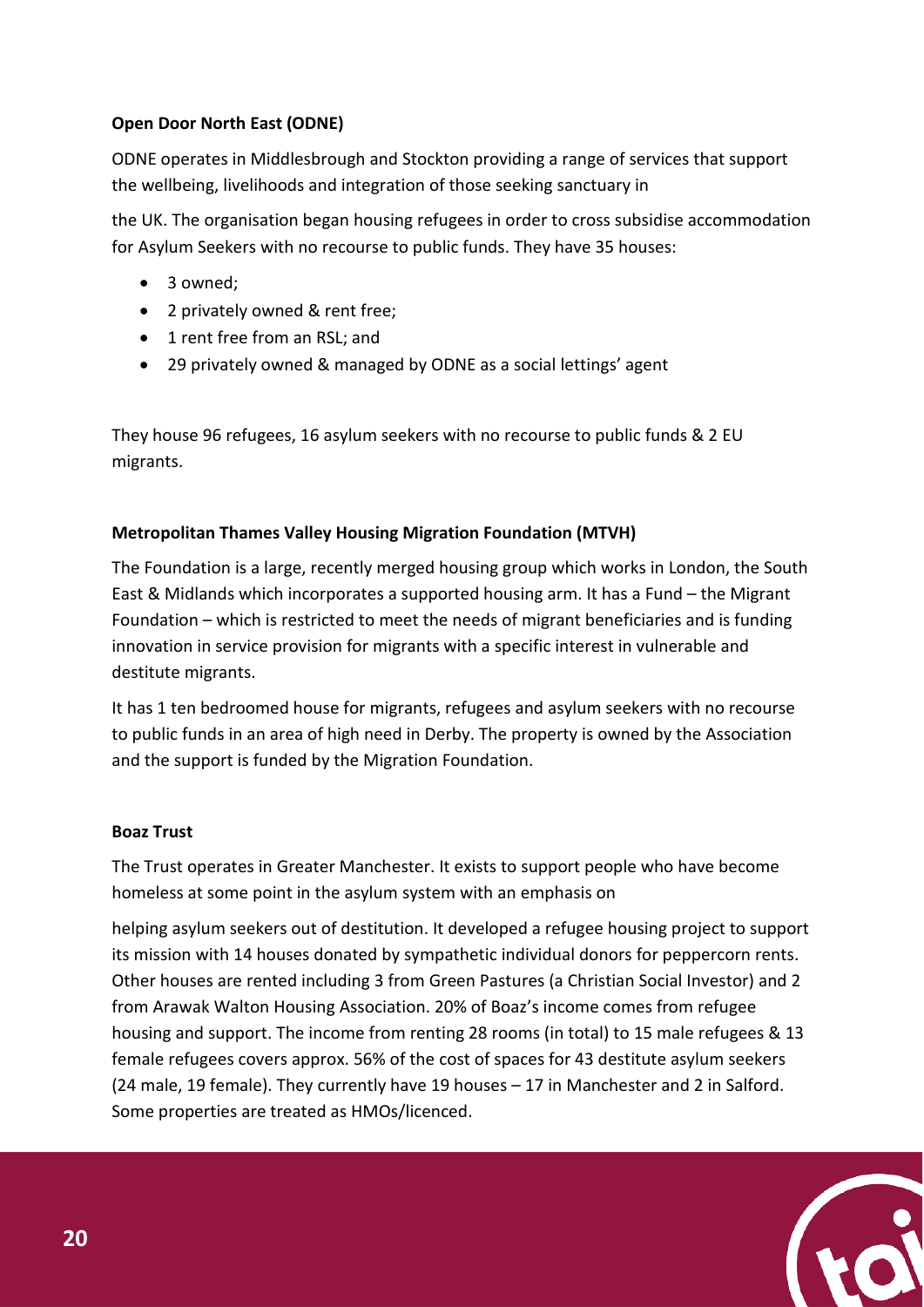#### **Hope Projects**

The organisation operates in Birmingham and the West Midlands. It exists to overturn flawed refusals of asylum by providing housing, financial support and legal advice.

Most of its 12 properties were secured from housing associations and individuals at ground/peppercorn rent levels. Support is mainly grant funded. The organisation supports 60 people in total of which 38 are destitute.

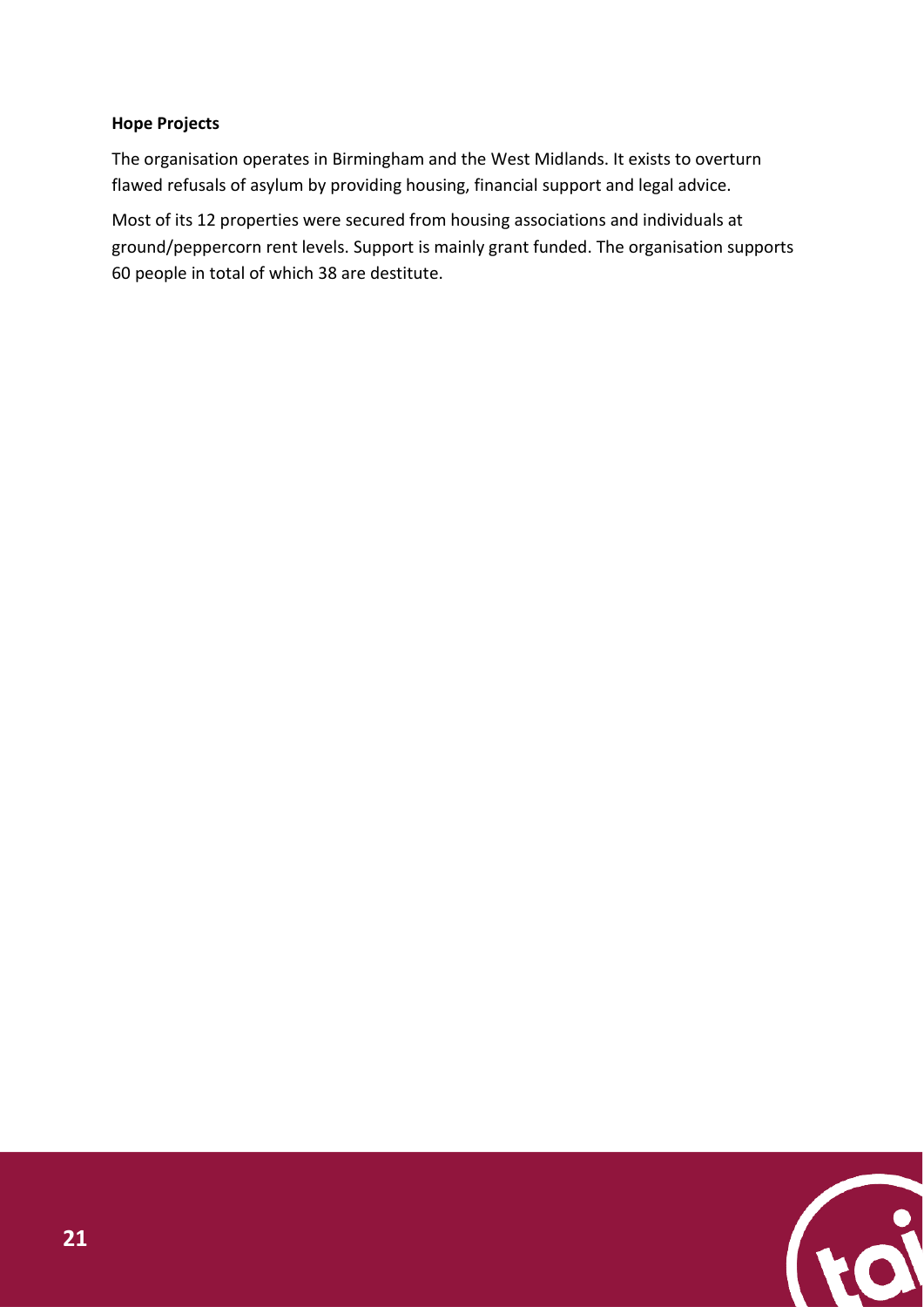#### **9. What can we learn from these models?**

There are some common features to the models that have been developed in England:

- Their housing stock is generally made up of a mixture of properties that are gifted, provided on a peppercorn or ground rent and include some PRS but again with lower than market rents agreed as part of long-term leasing arrangements.
- They quite often access other funding to provide the more holistic support accessed through Supporting People, grant funding from charitable trusts, central government funding for specific elements, paid for services and personal donations.
- Through this mixed economy, they not only house refugees, they also provide accommodation and support to refused asylum seekers.
- Projects meet the criteria for Exempt Housing Benefit which enables them to provide intensive housing management specifically designed to meet the needs of refugees and asylum seekers.

There is also other relevant learning:

- Many have a history that starts with philanthropic giving and/or the church and these connections and philanthropic element have enabled them to begin working in this area. In a number of cases, their work began with a property being gifted to the organisation.
- Most, but not all, are specialist providers working with refugees and asylum seekers and a strength of this approach is the cultural understanding that this brings.
- They manage to operate across England in locations with different housing market contexts, although the Commonweal/Praxis report suggests that the specific conditions of the London housing market makes it more difficult.
- Many appear to operate financially sound social lettings agencies that work with the PRS through leasing arrangements which provide accommodation and support to refugees and create a sufficient surplus to also provide accommodation to people with no recourse to public funds.

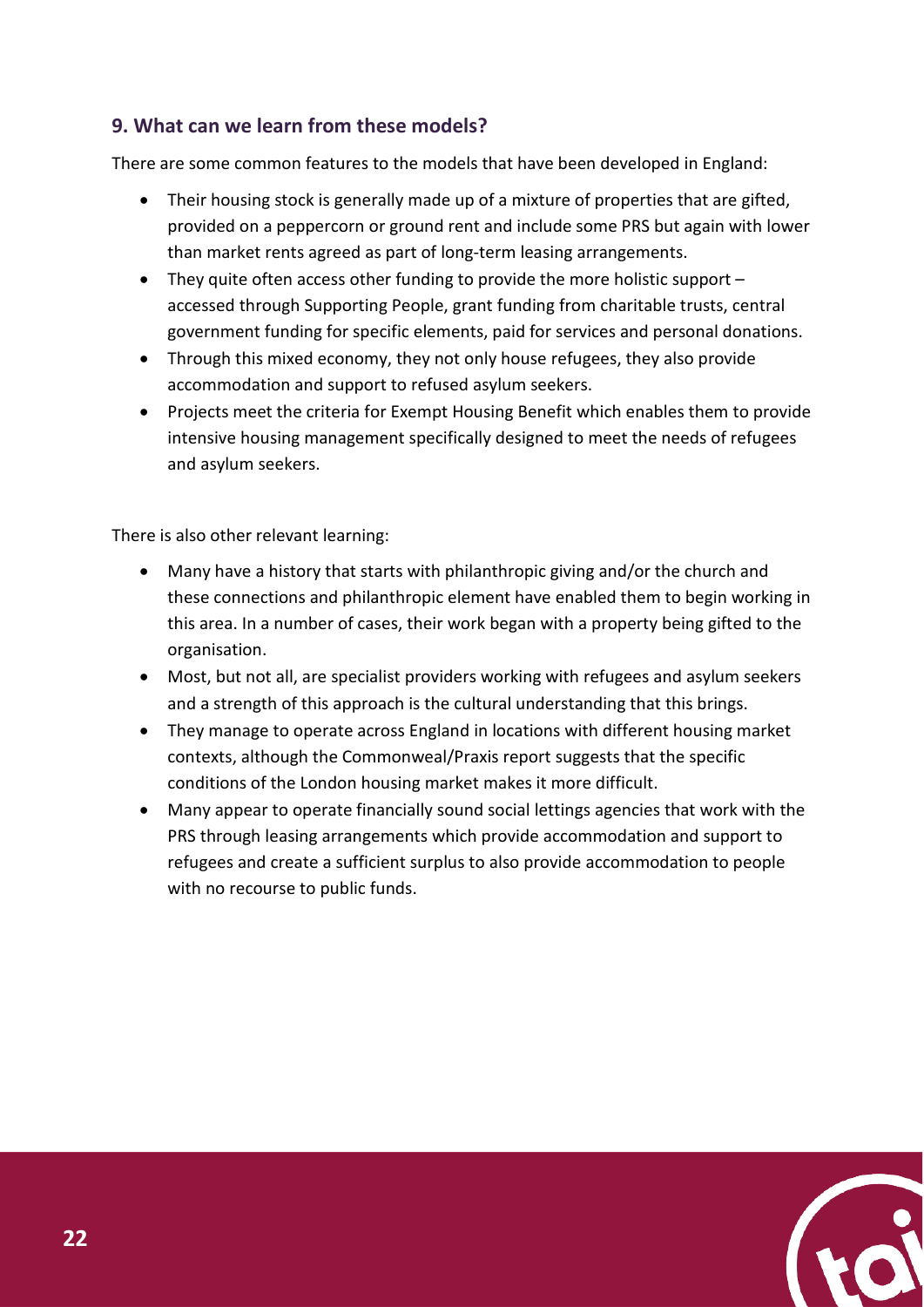#### **10. What should we do next?**

As part of the research for this project, an initial analysis of a potential model has been undertaken with advice and support from housing benefit and housing finance experts. We considered whether a successful project could be established using the model of a 4 bed shared house for individual refugees which met the criteria for exempt accommodation under HB rules using a property from the private rented sector where the accommodation was on a long term lease with intensive housing management provided by a housing association. Our initial analysis suggests that this wouldn't be financially viable and looking at the models developed elsewhere, it appears that a successful model needs to:

- Be based on a portfolio of accommodation with a mixed economy of houses made up of:
	- $\circ$  a portion that are gifted to the organisation rent-free, (many projects start with rent free or peppercorn rent accommodation obtained by the provider)
	- o some that are leased on a ground or peppercorn rent, and
	- o a proportion that are leased from the PRS, preferably on or lower than market rates.
- Legitimately meet the criteria for exempt accommodation within the Housing Benefit regime so that specialised intensive housing management can be provided.
- Provide a holistic approach which brings together housing with other support specifically designed to meet the needs of refugees and tackling barriers to permanent housing and employment including the promotion of health and wellbeing.
- Be based on successful partnerships between relevant agencies from across the public, private and third sectors in housing, advice, health and education/training sectors.

It is therefore recommended that:

- Further exploratory work is carried out, led by Tai Pawb but involving the partners who have already contributed to this report as well as representatives from other sectors and organisations who could usefully contribute. We suggest the group includes:
	- $\circ$  organisations that have already contributed Wales Refugee Council, Taff Housing, YMCA Cardiff, The Red Cross, Cardiff Council, the WLGA;

As well as new partners such as:

- o the Residential Landlord Association,
- o religious organisations working in this area,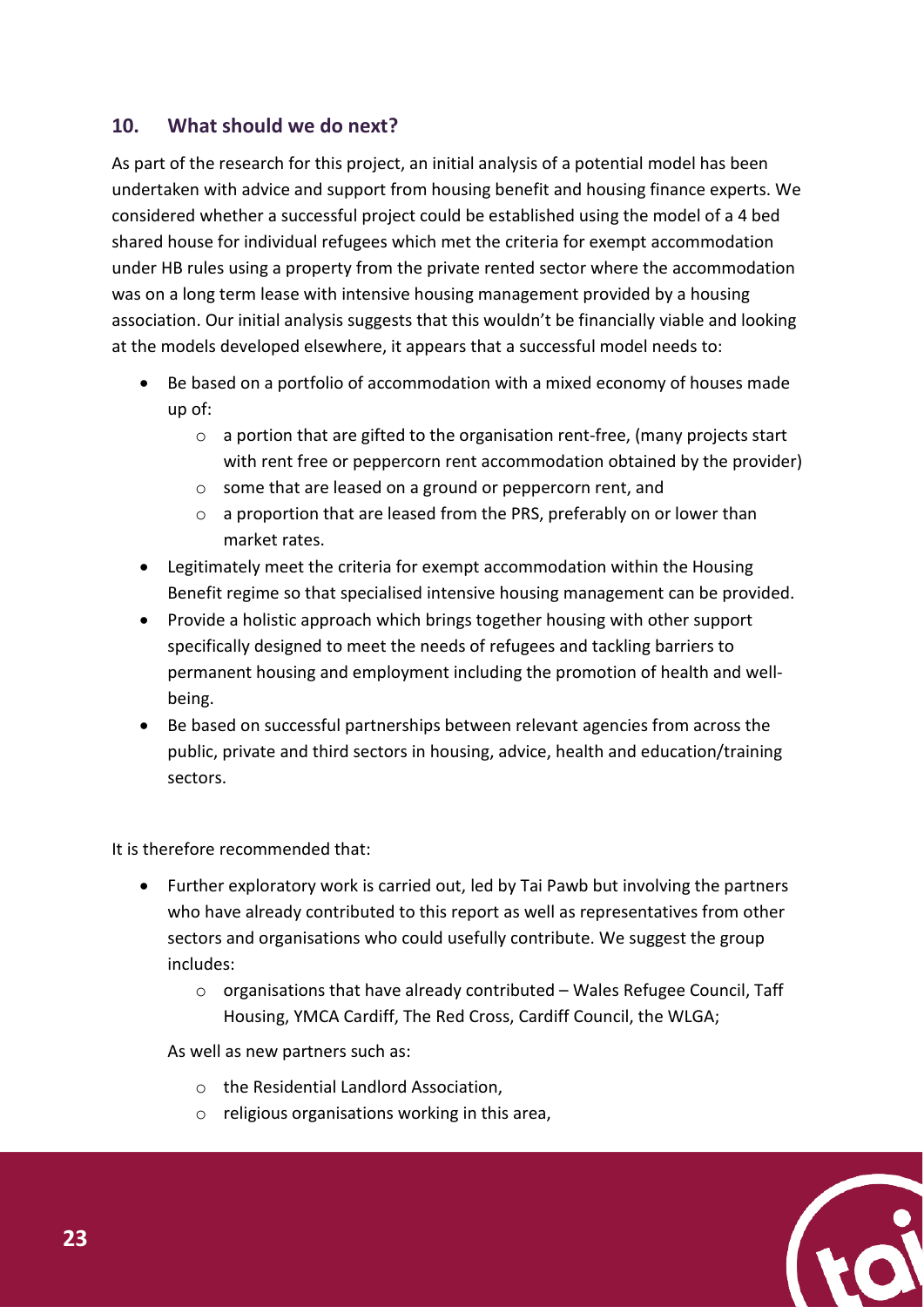- o Interested philanthropic organisations such as Community Foundation in Wales
- o Cymorth Cymru, and
- o Other interested RSLs from the dispersal cities.
- This group continues to work with organisations in England and potentially beyond who have developed successful housing and support provision in comparable operating environments.
- Explore with philanthropic organisations, RSLs, and local authorities the possibility to secure rent-free or low rent properties.
- Explore the potential offered by the recent focus on empty properties and consider whether properties could be identified that could be brought back in to use by refugee-led organisations working in partnership with local authorities and RSLs and used on a long-term lease to provide supported accommodation for refugees.
- Establish with Supporting People colleagues nationally and regionally the potential for funding a refugee project.
- Discuss with Welsh Government and local government how such a scheme or schemes would contribute to the achievement of Wales becoming a Nation of Sanctuary.

In conclusion, it appears from this research and the input of specialist providers in England that Wales is lagging behind in how it meets the housing and support needs of refugees as well as refused asylum seekers. If Wales is to become the first Nation of Sanctuary we need to address this. The organisations in England that are providing specialist housing and support are willing to help us develop our services, and there is clearly a demand that Welsh politicians and Welsh Government is aware of and keen to address. This report suggests the next steps that will lead us to reaching our shared goals and we hope the Welsh Government will endorse the approach.

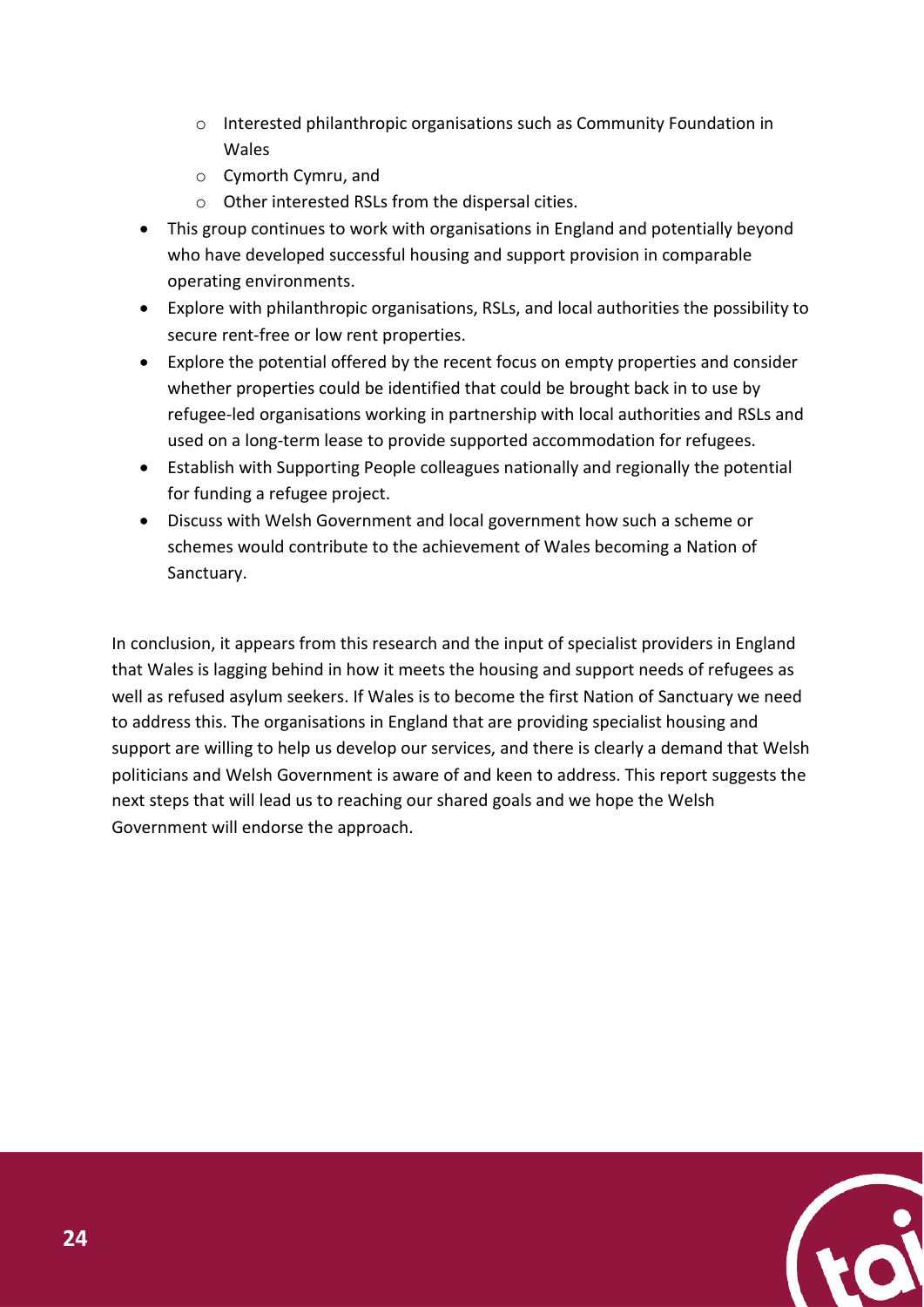#### **Bibliography and Further information**

Ager, A. and A. Strang (2004) Indicators of integration: Final report, Home Office Development and Practice Report 28

Ager, A and Strang, A (2008) Understanding integration: a conceptual framework Journal of Refugee Studies Vol. 21, No. 2 Oxford University Press

Cantle, T. (2001) Community Cohesion, Home Office, London

Carey-Wood, J. (1997) Meeting Refugees' Needs in Britain: the role of refugee-specific initiatives, Home Office, London

Carter, M. and El-Hassan, A. (2003) Between NASS and a Hard Place, London: Housing Associations' Charitable Trust.

Carter, M. (2002) Interim report of the hact/JRF Refugee and Housing Network, hact, London

Crawley, H., & Crimes, T. (2009). *Refugees living in Wales: a survey of skills, experiences and barriers to inclusion*. Cardiff: Welsh Assembly Government.

Cuppit, S. and Bazzard, D (2014) An evaluation of HACT's Accommodation PRS programme. Charities Evaluation Service

Perry, J and Blackaby, B (2007) Community Cohesion and Housing – A good practice guide. CIH (see **[www.cih.org/publications](http://www.cih.org/publications)** ).

Perry, J (2005) Housing and Support Services for Asylum Seekers and Refugees – A good practice guide. JRF (see **[www.jrf.org.uk/bookshop/details.asp?pubID=719](http://www.jrf.org.uk/bookshop/details.asp?pubID=719)** ).

**Robinson**, V (2006) Mapping the Field: refugee housing in Wales HACT and the Welsh Refugee Council

Welsh Government (2005) A report on issues relevant to the development of the Welsh Assembly Government Refugee Inclusion Strategy